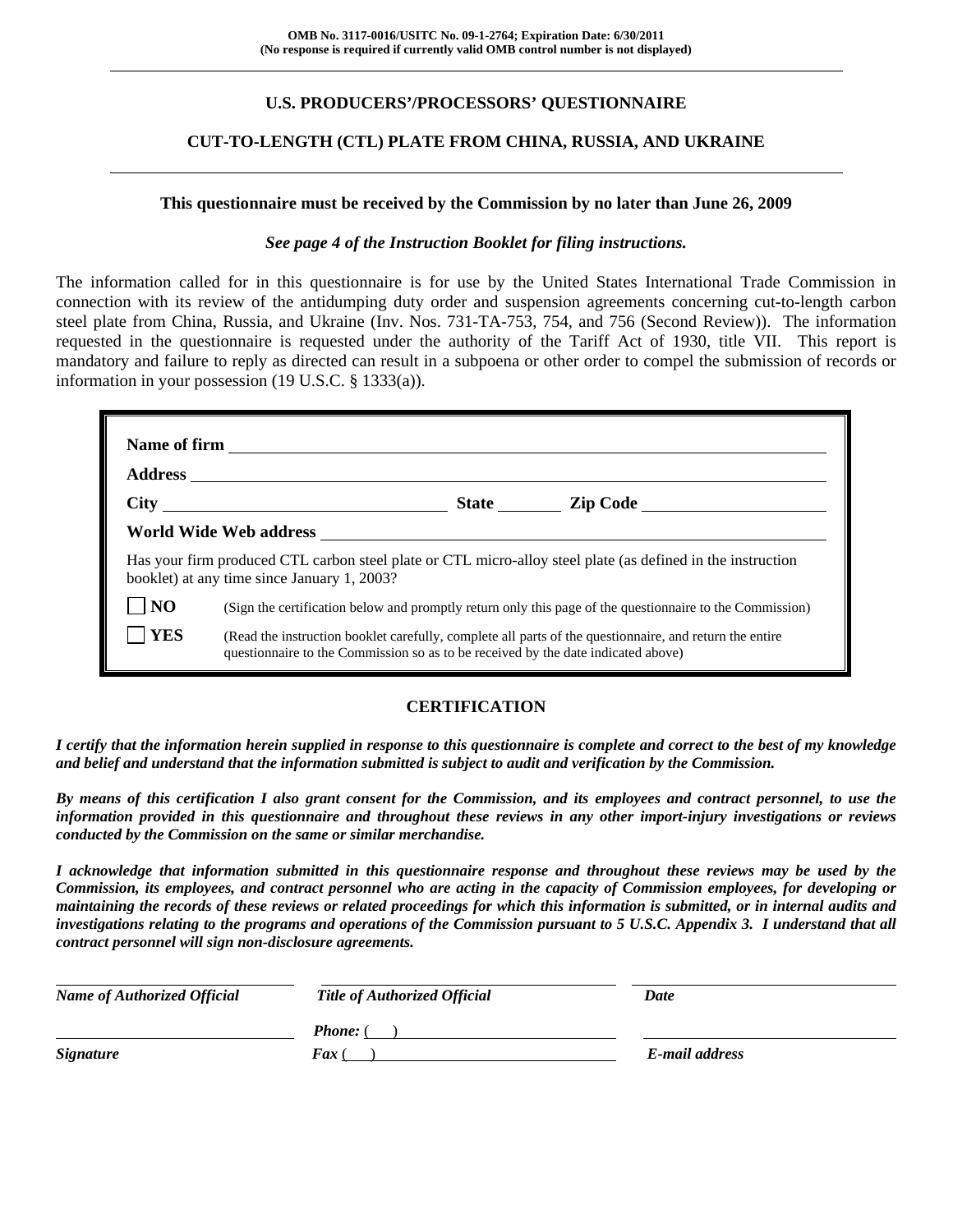# **PART I.--GENERAL INFORMATION**

 $\overline{a}$ 

l

The questions in this questionnaire have been reviewed with market participants to ensure that issues of concern are adequately addressed and that data requests are sufficient, meaningful, and as limited as possible. Public reporting burden for this questionnaire is estimated to average 50 hours per response, including the time for reviewing instructions, searching existing data sources, gathering the data needed, and completing and reviewing the questionnaire. Send comments regarding the accuracy of this burden estimate or any other aspect of this collection of information, including suggestions for reducing the burden, to the Office of Investigations, U.S. International Trade Commission, 500 E Street, SW, Washington, DC 20436.

I-1a. **OMB statistics.--**Please report below the actual number of hours required and the cost to your firm of preparing the reply to this questionnaire and completing the form.

hours dollars

- I-1b. **OMB feedback.--**We are interested in any comments you may have for improving this questionnaire in general or the clarity of specific questions. Please attach such comments to your response or send them to the above address.
- I-2. **Establishments covered.--**Provide the name and address of establishment(s) covered by this questionnaire and indicate whether the establishment is a mill or a processing operation (see page 3 of the instruction booklet for reporting guidelines). If your firm is publicly traded, please specify the stock exchange and trading symbol.

I-3. **Support for continuation of suspension agreements and antidumping duty order.--**Do you support or oppose continuation of the suspension agreements currently in place for CTL carbon steel plate from Russia, and Ukraine, and the antidumping duty order currently in place for CTL carbon steel plate from China?

| China   |         |                                | Support Oppose Take no position |
|---------|---------|--------------------------------|---------------------------------|
| Russia  | Support | $\vert$ Oppose                 | Take no position                |
| Ukraine |         | $\vert$ Support $\vert$ Oppose | Take no position                |
|         |         |                                |                                 |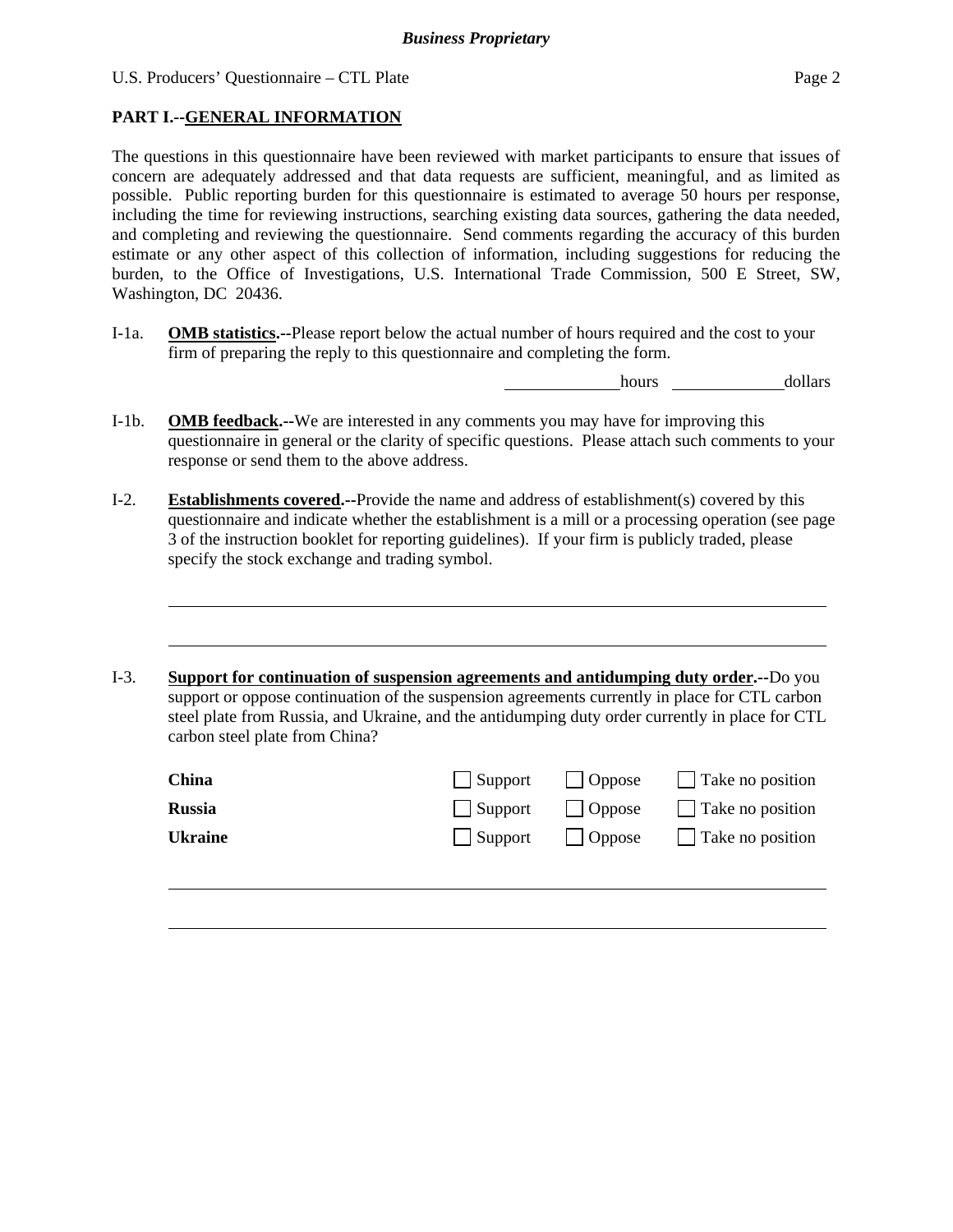|        |                                           | <b>Business Proprietary</b>                                                                                                                                                                                                                                 |                            |
|--------|-------------------------------------------|-------------------------------------------------------------------------------------------------------------------------------------------------------------------------------------------------------------------------------------------------------------|----------------------------|
|        | U.S. Producers' Questionnaire - CTL Plate |                                                                                                                                                                                                                                                             | Page 3                     |
|        |                                           | <b>PART I.-GENERAL INFORMATION--Continued</b>                                                                                                                                                                                                               |                            |
| $I-4.$ |                                           | <b>Ownership.</b> --Is your firm owned, in whole or in part, by any other firm?                                                                                                                                                                             |                            |
|        | $\Box$ No                                 | Yes--List the following information.                                                                                                                                                                                                                        |                            |
|        | Firm name                                 | Address                                                                                                                                                                                                                                                     | <b>Extent of ownership</b> |
|        |                                           |                                                                                                                                                                                                                                                             |                            |
|        |                                           |                                                                                                                                                                                                                                                             |                            |
|        |                                           |                                                                                                                                                                                                                                                             |                            |
| $I-5.$ |                                           | <b>Related SUBJECT importers/exporters.--Does your firm have any related firms, either</b>                                                                                                                                                                  |                            |
|        |                                           | domestic or foreign, which are engaged in importing CTL carbon steel plate from China, Russia<br>and/or Ukraine into the United States or which are engaged in exporting CTL carbon steel plate<br>from China, Russia, and/or Ukraine to the United States? |                            |
|        | $\overline{\phantom{a}}$ No               | Yes--List the following information.                                                                                                                                                                                                                        |                            |
|        | Firm name                                 | Address                                                                                                                                                                                                                                                     | Affiliation                |
|        |                                           |                                                                                                                                                                                                                                                             |                            |
|        |                                           |                                                                                                                                                                                                                                                             |                            |
|        |                                           |                                                                                                                                                                                                                                                             |                            |

I-6. **Related NONSUBJECT importers/exporters.--**Does your firm have any related firms, either domestic or foreign, which are engaged in importing CTL carbon steel plate from countries other than China, Russia, and/or Ukraine into the United States or which are engaged in exporting CTL carbon steel plate from countries other than China, Russia, and/or Ukraine to the United States?

| $\Box$ No | $\Box$ Yes--List the following information. |
|-----------|---------------------------------------------|
|           |                                             |

| Firm name and country | Address | Affiliation |
|-----------------------|---------|-------------|
|                       |         |             |
|                       |         |             |
|                       |         |             |
|                       |         |             |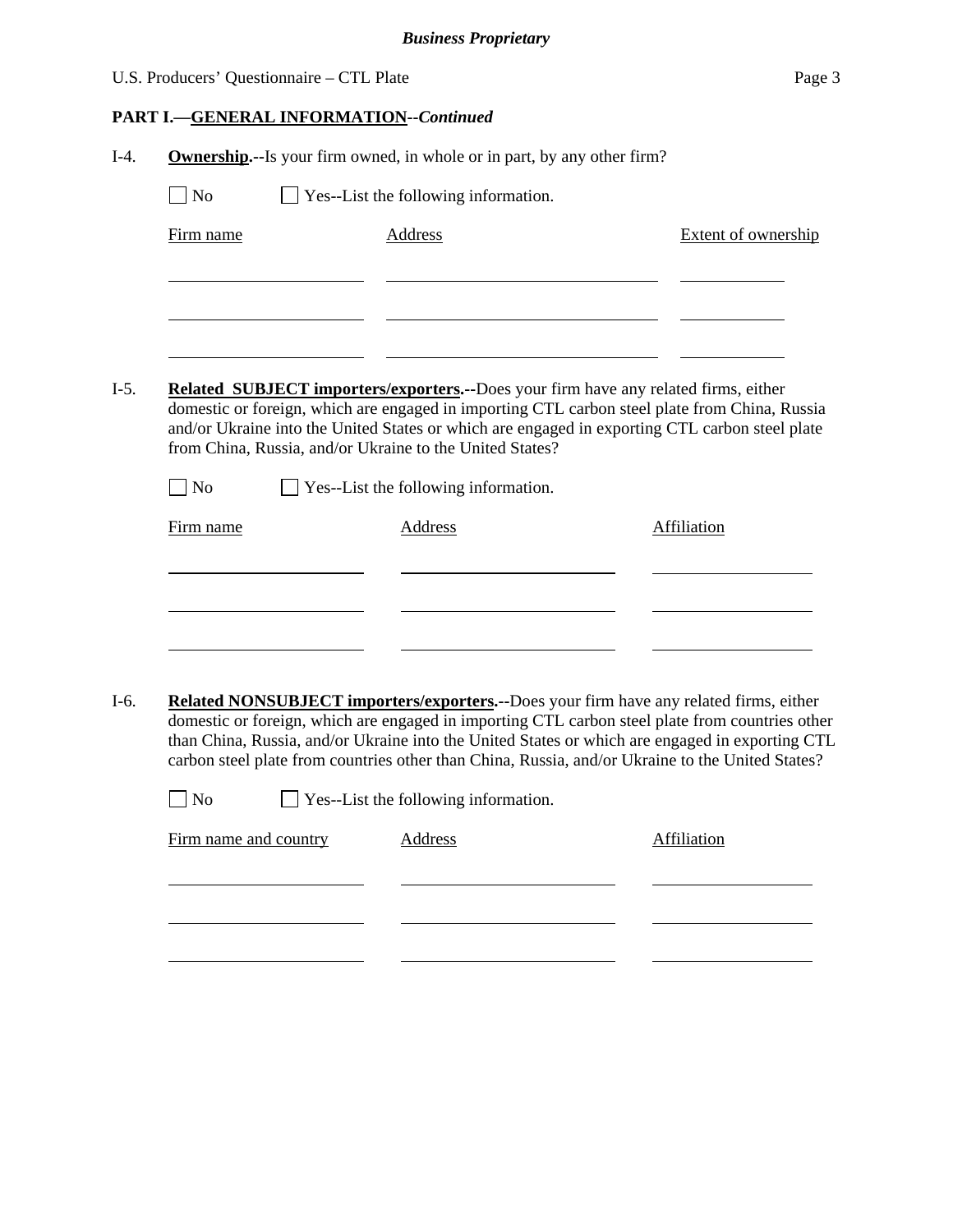# *Business Proprietary*

# U.S. Producers' Questionnaire – CTL Plate Page 4

 $\Box$ 

# **PART I.—GENERAL INFORMATION--***Continued*

I-7. **Related producers.--**Does your firm have any related firms, either domestic or foreign, which are engaged in the production of CTL plate (carbon steel or micro-alloy steel)?

| N <sub>o</sub>               | Yes--List the following information.                                                                                                                                                                                                                                                               |                             |                    |
|------------------------------|----------------------------------------------------------------------------------------------------------------------------------------------------------------------------------------------------------------------------------------------------------------------------------------------------|-----------------------------|--------------------|
| Firm name                    | <b>Address</b>                                                                                                                                                                                                                                                                                     | Affiliation                 |                    |
|                              |                                                                                                                                                                                                                                                                                                    |                             |                    |
|                              |                                                                                                                                                                                                                                                                                                    |                             |                    |
|                              |                                                                                                                                                                                                                                                                                                    |                             |                    |
| steel or micro-alloy steel)? | <b>Business plan.</b> --In Parts II and IV of this questionnaire we request a copy of your company's<br>business plan. Does your company or any related firm have a business plan or any internal<br>documents that describe, discuss, or analyze expected market conditions for CTL plate (carbon |                             |                    |
| No                           |                                                                                                                                                                                                                                                                                                    |                             |                    |
|                              | Yes--Please provide the requested documents. If you are not providing the<br>requested documents, please explain why not.                                                                                                                                                                          |                             |                    |
|                              |                                                                                                                                                                                                                                                                                                    |                             |                    |
|                              |                                                                                                                                                                                                                                                                                                    |                             |                    |
|                              | Please identify the nature of your CTL carbon and micro-alloy steel plate operations (check all                                                                                                                                                                                                    |                             |                    |
| that apply):                 |                                                                                                                                                                                                                                                                                                    | Carbon<br>(not micro-alloy) |                    |
| U.S. mill                    |                                                                                                                                                                                                                                                                                                    |                             | <b>Micro-alloy</b> |

 $\Box$ U.S. processor of CTL plate from imported coiled plate.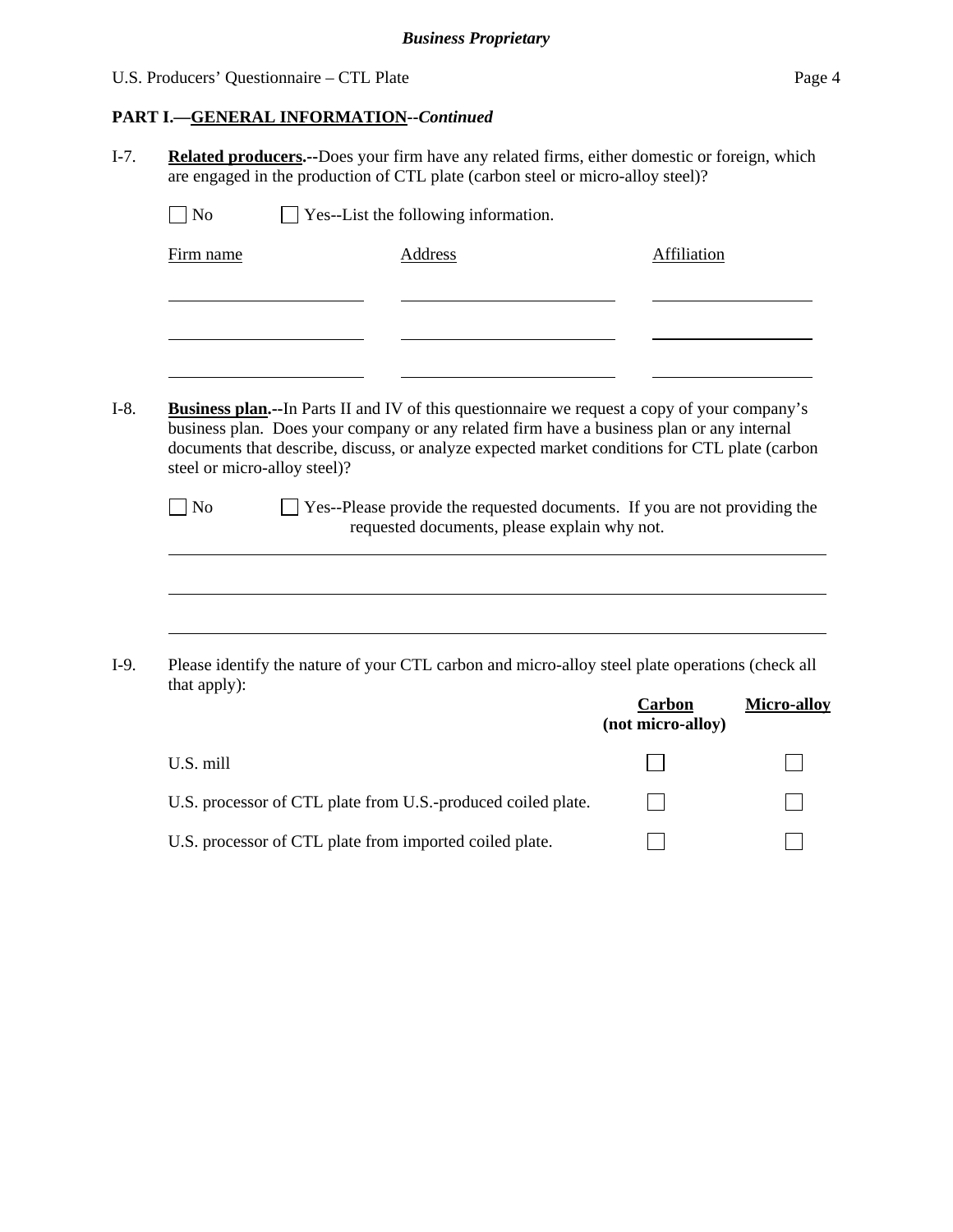#### **PART II.—TRADE AND RELATED INFORMATION**

Further information on this part of the questionnaire can be obtained from Dana Lofgren, Investigator (202-205-2539, dana.lofgren@usitc.gov). **Supply all data requested on a calendar-year basis**.

II-1. **Contact information (Trade).--**Who should be contacted regarding the requested trade and related information?

| Name and title |                |
|----------------|----------------|
|                |                |
| Phone number   | E-mail address |
|                |                |

II-2. **Changes in operations.--**Please indicate whether your firm has experienced any of the following changes in relation to the production of CTL plate (carbon steel or micro-alloy steel) since January 1, 2003?

| (check as many as appropriate) | (please describe) |
|--------------------------------|-------------------|
|                                |                   |
|                                |                   |
|                                |                   |
|                                |                   |
|                                |                   |
|                                |                   |
|                                |                   |
|                                |                   |
|                                |                   |
|                                |                   |
|                                |                   |
|                                |                   |
|                                |                   |
| prolonged shutdowns or         |                   |
| production curtailments        |                   |
|                                |                   |
| revised labor agreements       |                   |
|                                |                   |
| other (e.g., technology)       |                   |
|                                |                   |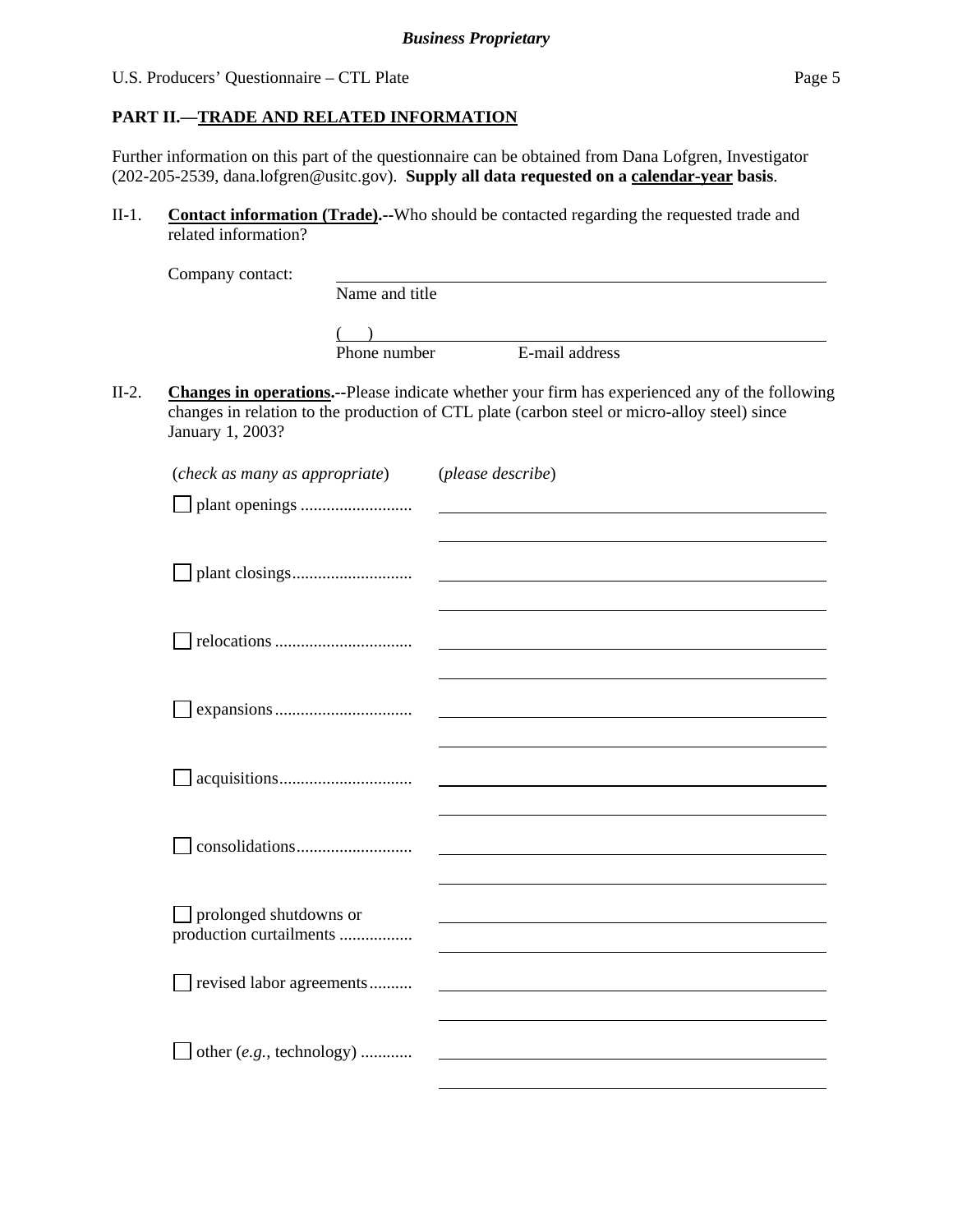#### *Business Proprietary*

#### U.S. Producers' Questionnaire – CTL Plate Page 6

l

#### **PART II.—TRADE AND RELATED INFORMATION--***Continued*

| Yes--Supply details as to the time, nature, and significance of such changes<br>No<br>and provide underlying assumptions, along with relevant portions of<br>business plans or other supporting documentation that address this<br>issue. Include in your response a specific projection of your firm's<br>capacity to produce CTL plate (carbon steel or micro-alloy steel)<br>(in short tons) for 2009 and 2010. |
|--------------------------------------------------------------------------------------------------------------------------------------------------------------------------------------------------------------------------------------------------------------------------------------------------------------------------------------------------------------------------------------------------------------------|
|                                                                                                                                                                                                                                                                                                                                                                                                                    |

**For question II-4, if your response differs for particular suspension agreements or the antidumping duty order, please indicate and explain the particular effect of revocation of specific suspension agreements or the antidumping duty order.** 

II-4. **Anticipated changes in operations in the event the suspension agreements and/or antidumping duty order are revoked.--**Would your firm anticipate any changes in the character of your operations or organization (as noted above) relating to the production of CTL plate (carbon steel or micro-alloy steel) in the future if the suspension agreements on CTL carbon steel plate from Russia, and/or Ukraine, and/or the antidumping duty order on CTL carbon steel plate from China, were to be revoked?

No Yes--Supply details as to the time, nature, and significance of such changes and provide underlying assumptions, along with relevant portions of business plans or other supporting documentation that address this issue**.**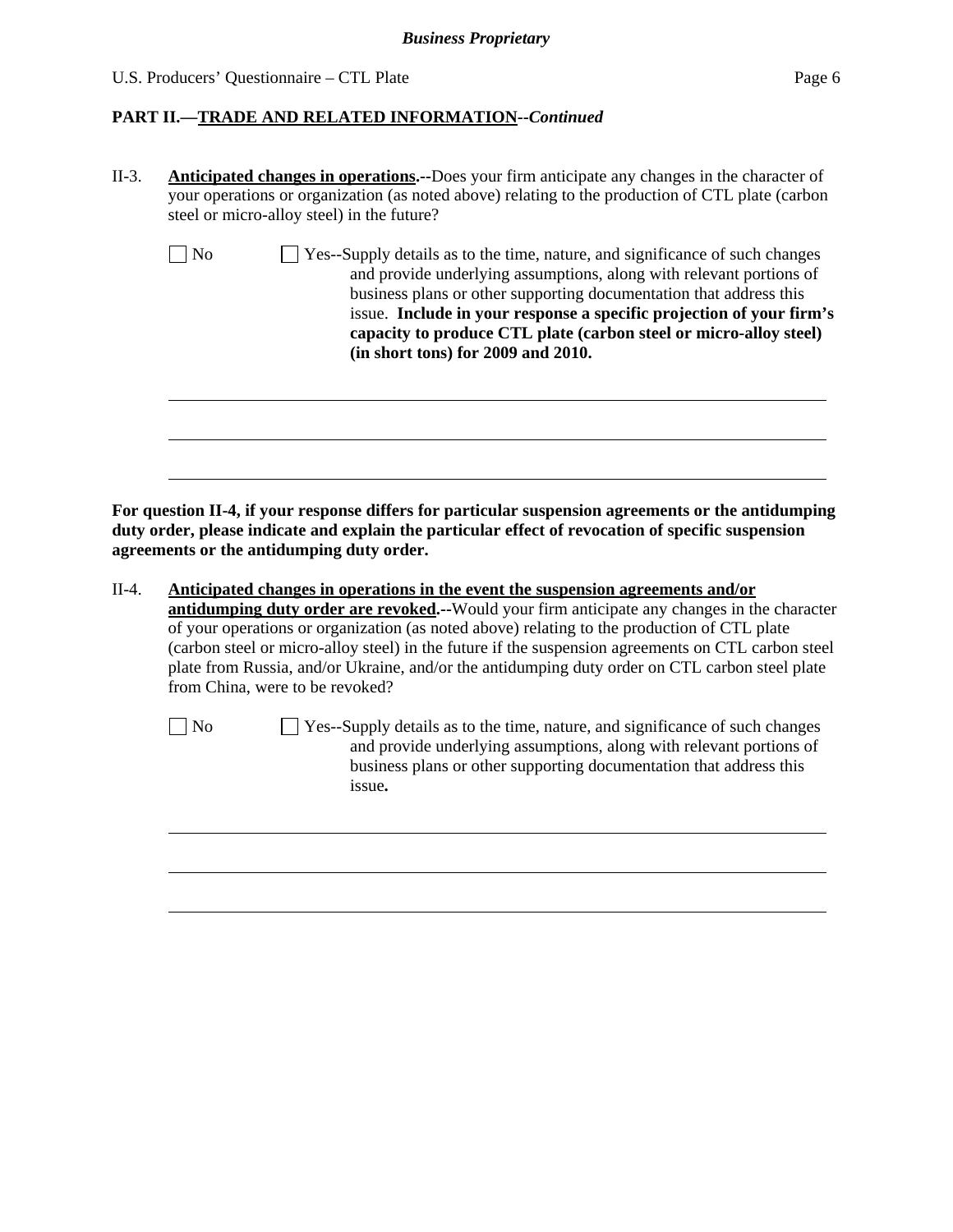## **PART II.—TRADE AND RELATED INFORMATION--***Continued*

- II-5. **Same equipment, machinery, and workers.--**Has your firm since 2003 produced, or does your firm anticipate producing in the future, other products on the same equipment and machinery used in the production of CTL plate (carbon steel or micro-alloy steel) and/or using the same production and related workers employed to produce CTL plate (carbon steel or micro-alloy steel)?
	- No Ses--List the following information and report your firm's combined production capacity and production of these products and CTL plate in the periods indicated**.**

| <b>Product</b> | <b>Period</b> | <b>Basis for allocation of capacity and</b><br>employment data (indicate if different) |
|----------------|---------------|----------------------------------------------------------------------------------------|
|                |               |                                                                                        |
|                |               |                                                                                        |
|                |               |                                                                                        |

| Quantity in short tons)                                                        |  |  |  |  |  |  |  |
|--------------------------------------------------------------------------------|--|--|--|--|--|--|--|
| <b>Item</b><br>2007<br>2003<br>2005<br>2006<br>2004                            |  |  |  |  |  |  |  |
| <b>Overall Production Capacity</b>                                             |  |  |  |  |  |  |  |
| <b>Production of:</b><br>CTL carbon steel plate                                |  |  |  |  |  |  |  |
| Micro-alloy steel plate                                                        |  |  |  |  |  |  |  |
| Subtotal <sup>1</sup>                                                          |  |  |  |  |  |  |  |
| Specifically excluded (e.g., X-70)<br>CTL plate                                |  |  |  |  |  |  |  |
| Other nonsubject products (e.g.,<br>CTL alloy steel plate)                     |  |  |  |  |  |  |  |
| This subtotal should equal the production quantity reported in question II-9a. |  |  |  |  |  |  |  |

# **THE FOLLOWING TABLE IS DUE ON OR BEFORE JULY 24, 2009.**

| Quantity in short tons)                                                        |  |  |  |  |  |  |  |
|--------------------------------------------------------------------------------|--|--|--|--|--|--|--|
| January-June 2008<br><b>Item</b><br>January-June 2009                          |  |  |  |  |  |  |  |
| <b>Overall Production Capacity</b>                                             |  |  |  |  |  |  |  |
| <b>Production of:</b>                                                          |  |  |  |  |  |  |  |
| CTL carbon steel plate                                                         |  |  |  |  |  |  |  |
| Micro-alloy steel plate                                                        |  |  |  |  |  |  |  |
| Subtotal <sup>1</sup>                                                          |  |  |  |  |  |  |  |
| Specifically excluded (e.g., X-                                                |  |  |  |  |  |  |  |
| 70) CTL plate                                                                  |  |  |  |  |  |  |  |
| Other nonsubject products (e.g.,                                               |  |  |  |  |  |  |  |
| CTL alloy steel plate)                                                         |  |  |  |  |  |  |  |
| This subtotal should equal the production quantity reported in question II-9b. |  |  |  |  |  |  |  |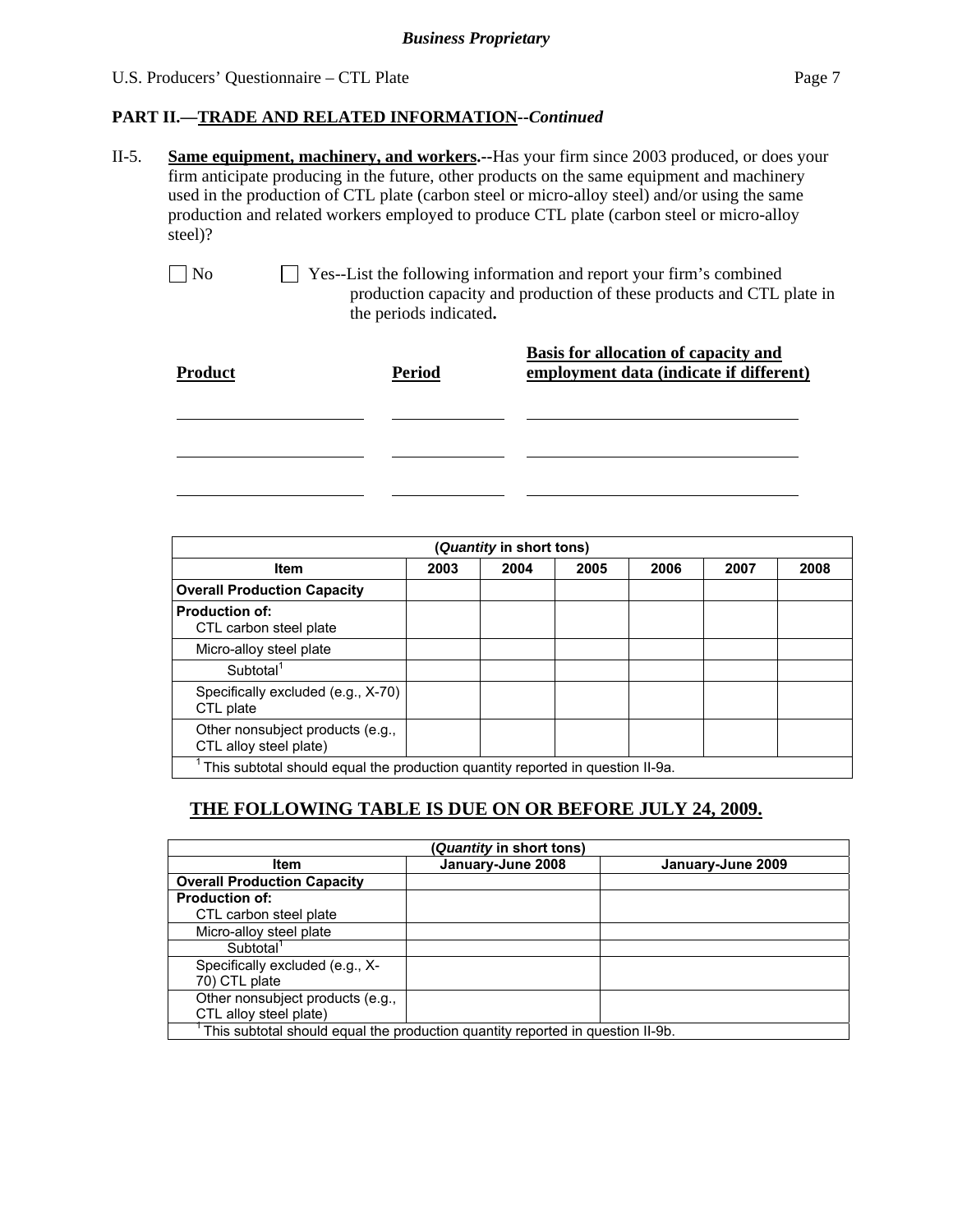#### **PART II.—TRADE AND RELATED INFORMATION--***Continued*

| II-6.    | <b>Constraints on production.</b> --Please describe the constraint(s) that set the $limit(s)$ on your<br>production capacity.                                                                                                                                                                                                    |
|----------|----------------------------------------------------------------------------------------------------------------------------------------------------------------------------------------------------------------------------------------------------------------------------------------------------------------------------------|
| $II-7.$  | <b>Production shifting.</b> --Is your firm able to switch production between CTL plate (carbon steel or<br>micro-alloy steel) and other products in response to a relative change in the price of CTL plate<br>(carbon steel or micro-alloy steel) vis-à-vis the price of other products, using the same equipment<br>and labor? |
|          | $\Box$ No<br>$\Box$ Yes--Please identify the other products, the approximate time and cost<br>involved in switching, and the minimum relative price change required<br>for your firm to switch production to or from CTL plate (carbon steel<br>or micro-alloy steel).                                                           |
|          |                                                                                                                                                                                                                                                                                                                                  |
| $II-8a.$ | <b>Toll production.</b> --Since January 1, 2003, has your firm been involved in a toll agreement (see<br>definition in the instruction booklet) regarding the production of CTL plate (carbon steel or<br>micro-alloy steel)?                                                                                                    |
|          | $\overline{N}$<br><b>Yes</b>                                                                                                                                                                                                                                                                                                     |
|          | If yes, for all such toll agreements entered into by your firm, please indicate below whether your<br>firm was the toller or the tollee (see definition for toll agreement in the instruction booklet) and<br>provide the information requested below.                                                                           |
|          | Tollee–Please identify the toller(s):                                                                                                                                                                                                                                                                                            |
|          | Toller-Please identify the tollee(s):                                                                                                                                                                                                                                                                                            |
|          | Indicate the percentage of your firm's quantity of U.S. shipments of CTL plate (carbon steel or<br>micro-alloy steel) during 2008 that was produced under a toll agreement.                                                                                                                                                      |
|          | Please specify your toll agreement(s) in some detail (e.g., the nature of the agreement, whether it<br>is on a contract basis, what materials are transferred between the tollee and the toller, what<br>services does the toller provide, etc.)                                                                                 |
|          |                                                                                                                                                                                                                                                                                                                                  |
|          |                                                                                                                                                                                                                                                                                                                                  |

**If you are exclusively a toll producer, please skip the remaining questions in parts II, III and IV and answer the questions in part V at the end of this questionnaire.**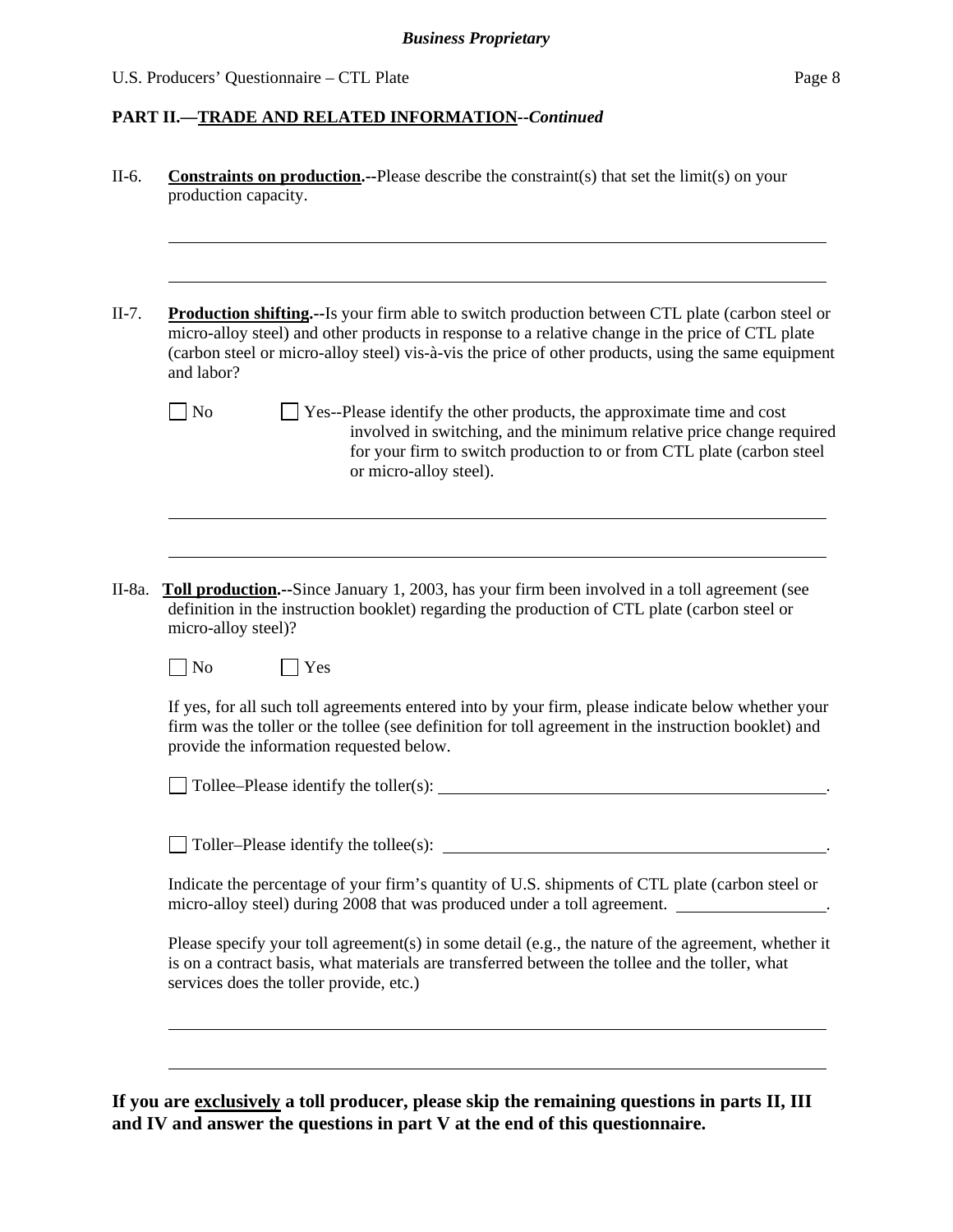#### **PART II.—TRADE AND RELATED INFORMATION--***Continued*

II-9a. **Trade data.--**Report your firm's production capacity, production, shipments, inventories, and employment related to the production of CTL plate (carbon steel and micro-alloy steel) in your U.S. establishment(s) during the specified periods. (See definitions in the instruction booklet.)

| Quantity (in short tons) and value (in \$1,000)                                                                                                                                                                                                                           |               |      |      |      |      |                 |
|---------------------------------------------------------------------------------------------------------------------------------------------------------------------------------------------------------------------------------------------------------------------------|---------------|------|------|------|------|-----------------|
|                                                                                                                                                                                                                                                                           | Calendar year |      |      |      |      |                 |
| <b>Item</b>                                                                                                                                                                                                                                                               | 2003          | 2004 | 2005 | 2006 | 2007 | 2008            |
| Average production capacity <sup>1</sup>                                                                                                                                                                                                                                  |               |      |      |      |      |                 |
| (quantity) (A)                                                                                                                                                                                                                                                            |               |      |      |      |      |                 |
| <b>Beginning-of-period inventories</b>                                                                                                                                                                                                                                    |               |      |      |      |      |                 |
| (quantity) (B)                                                                                                                                                                                                                                                            |               |      |      |      |      |                 |
| Production (quantity) (C)                                                                                                                                                                                                                                                 |               |      |      |      |      |                 |
| U.S. shipments:                                                                                                                                                                                                                                                           |               |      |      |      |      |                 |
| <b>Commercial shipments:</b>                                                                                                                                                                                                                                              |               |      |      |      |      |                 |
| quantity (D)                                                                                                                                                                                                                                                              |               |      |      |      |      |                 |
| value(E)                                                                                                                                                                                                                                                                  |               |      |      |      |      |                 |
| Internal consumption: <sup>2</sup>                                                                                                                                                                                                                                        |               |      |      |      |      |                 |
| quantity (F)                                                                                                                                                                                                                                                              |               |      |      |      |      |                 |
| value (G)                                                                                                                                                                                                                                                                 |               |      |      |      |      |                 |
| Transfers to related firms: <sup>2</sup>                                                                                                                                                                                                                                  |               |      |      |      |      |                 |
| quantity (H)                                                                                                                                                                                                                                                              |               |      |      |      |      |                 |
| value (I)                                                                                                                                                                                                                                                                 |               |      |      |      |      |                 |
| Export shipments: <sup>3</sup>                                                                                                                                                                                                                                            |               |      |      |      |      |                 |
| quantity (J)                                                                                                                                                                                                                                                              |               |      |      |      |      |                 |
| value (K)                                                                                                                                                                                                                                                                 |               |      |      |      |      |                 |
| End-of-period inventories                                                                                                                                                                                                                                                 |               |      |      |      |      |                 |
| (quantity) (L)                                                                                                                                                                                                                                                            |               |      |      |      |      |                 |
| <b>Channels of distribution:</b>                                                                                                                                                                                                                                          |               |      |      |      |      |                 |
| U.S. shipments to distributors,                                                                                                                                                                                                                                           |               |      |      |      |      |                 |
| processors, or service centers                                                                                                                                                                                                                                            |               |      |      |      |      |                 |
| (quantity) (M)                                                                                                                                                                                                                                                            |               |      |      |      |      |                 |
| U.S. shipments to end users                                                                                                                                                                                                                                               |               |      |      |      |      |                 |
| (quantity) (N)                                                                                                                                                                                                                                                            |               |      |      |      |      |                 |
| <b>Employment data:</b>                                                                                                                                                                                                                                                   |               |      |      |      |      |                 |
| Average number of PRWs                                                                                                                                                                                                                                                    |               |      |      |      |      |                 |
| $(number)$ (O)                                                                                                                                                                                                                                                            |               |      |      |      |      |                 |
| Hours worked by PRWs (1,000                                                                                                                                                                                                                                               |               |      |      |      |      |                 |
| hours) (P)                                                                                                                                                                                                                                                                |               |      |      |      |      |                 |
| Wages paid to PRWs (value)                                                                                                                                                                                                                                                |               |      |      |      |      |                 |
| (Q)                                                                                                                                                                                                                                                                       |               |      |      |      |      |                 |
| The production capacity (see definitions in instruction booklet) reported is based on operating                                                                                                                                                                           |               |      |      |      |      | hours per week, |
| weeks per year. Please describe the methodology used to calculate production capacity, and explain any changes in                                                                                                                                                         |               |      |      |      |      |                 |
| reported capacity (use additional pages as necessary).                                                                                                                                                                                                                    |               |      |      |      |      |                 |
|                                                                                                                                                                                                                                                                           |               |      |      |      |      |                 |
|                                                                                                                                                                                                                                                                           |               |      |      |      |      |                 |
| <sup>2</sup> Internal consumption and transfers to related firms must be valued at fair market value. In the event that you use a<br>different basis for valuing these transactions, please specify that basis (e.g., cost, cost plus, etc.) and provide value data using |               |      |      |      |      |                 |
|                                                                                                                                                                                                                                                                           |               |      |      |      |      |                 |
| that basis for 2003-08:                                                                                                                                                                                                                                                   |               |      |      |      |      |                 |
|                                                                                                                                                                                                                                                                           |               |      |      |      |      |                 |

 $3$  Identify your principal export markets:  $\Box$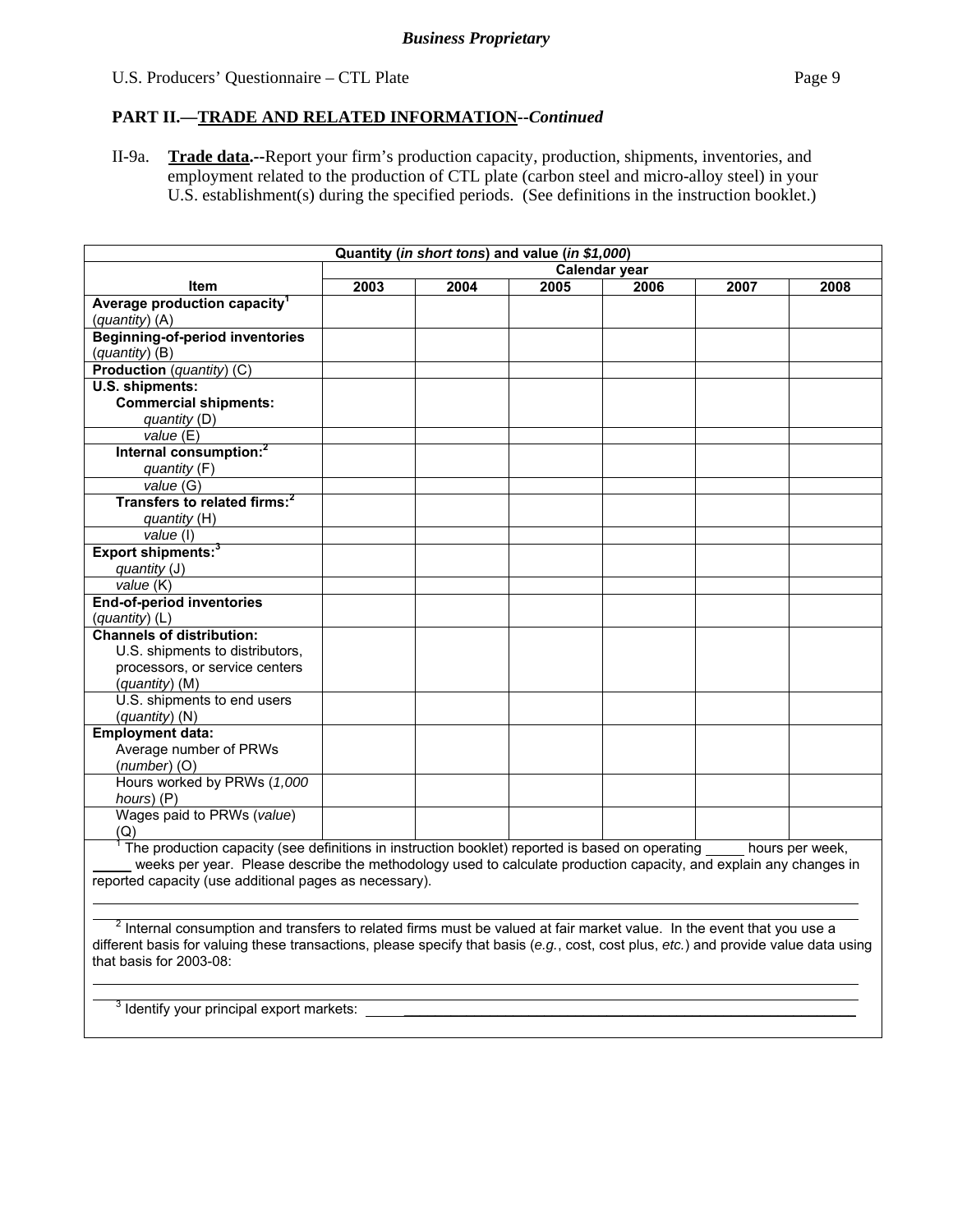#### **PART II.—TRADE AND RELATED INFORMATION--***Continued*

 II-9b. **Trade data.--**Report your firm's production capacity, production, shipments, inventories, and employment related to the production of CTL plate (carbon steel and micro-alloy steel) in your U.S. establishment(s) during the specified periods. (See definitions in the instruction booklet.)

# **THE FOLLOWING TABLE IS DUE ON OR BEFORE JULY 24, 2009.**

|                                                                                                                                                                                                                                                                                    | Quantity (in short tons) and value (in \$1,000) |                 |  |  |  |
|------------------------------------------------------------------------------------------------------------------------------------------------------------------------------------------------------------------------------------------------------------------------------------|-------------------------------------------------|-----------------|--|--|--|
|                                                                                                                                                                                                                                                                                    | January-June                                    |                 |  |  |  |
| Item                                                                                                                                                                                                                                                                               | 2008                                            | 2009            |  |  |  |
| Average production capacity <sup>1</sup> (quantity) (A)                                                                                                                                                                                                                            |                                                 |                 |  |  |  |
| Beginning-of-period inventories (quantity) (B)                                                                                                                                                                                                                                     |                                                 |                 |  |  |  |
| Production (quantity) (C)                                                                                                                                                                                                                                                          |                                                 |                 |  |  |  |
| U.S. shipments:<br><b>Commercial shipments:</b><br>quantity $(D)$                                                                                                                                                                                                                  |                                                 |                 |  |  |  |
| value (E)                                                                                                                                                                                                                                                                          |                                                 |                 |  |  |  |
| Internal consumption: <sup>2</sup><br>quantity (F)                                                                                                                                                                                                                                 |                                                 |                 |  |  |  |
| value (G)                                                                                                                                                                                                                                                                          |                                                 |                 |  |  |  |
| Transfers to related firms: <sup>2</sup><br>quantity (H)                                                                                                                                                                                                                           |                                                 |                 |  |  |  |
| value (I)                                                                                                                                                                                                                                                                          |                                                 |                 |  |  |  |
| Export shipments: <sup>3</sup><br>quantity (J)                                                                                                                                                                                                                                     |                                                 |                 |  |  |  |
| value (K)                                                                                                                                                                                                                                                                          |                                                 |                 |  |  |  |
| End-of-period inventories (quantity) (L)                                                                                                                                                                                                                                           |                                                 |                 |  |  |  |
| <b>Channels of distribution:</b><br>U.S. shipments to distributors, processors,<br>or service centers (quantity) (M)                                                                                                                                                               |                                                 |                 |  |  |  |
| U.S. shipments to end users (quantity) (N)                                                                                                                                                                                                                                         |                                                 |                 |  |  |  |
| <b>Employment data:</b><br>Average number of PRWs (number) (O)                                                                                                                                                                                                                     |                                                 |                 |  |  |  |
| Hours worked by PRWs (1,000 hours) (P)                                                                                                                                                                                                                                             |                                                 |                 |  |  |  |
| Wages paid to PRWs (value) (Q)                                                                                                                                                                                                                                                     |                                                 |                 |  |  |  |
| $1$ The production capacity (see definitions in instruction booklet) reported is based on operating<br>weeks per year. Please describe the methodology used to calculate production capacity, and explain any changes in<br>reported capacity (use additional pages as necessary). |                                                 | hours per week, |  |  |  |

 $^2$  Internal consumption and transfers to related firms must be valued at fair market value. In the event that you use a different basis for valuing these transactions, please specify that basis (*e.g.*, cost, cost plus, *etc.*) and provide value data using that basis for January to June 2008 and January to June 2009 below:

 $3$  Identify your principal export markets:  $\Box$ 

 $\overline{a}$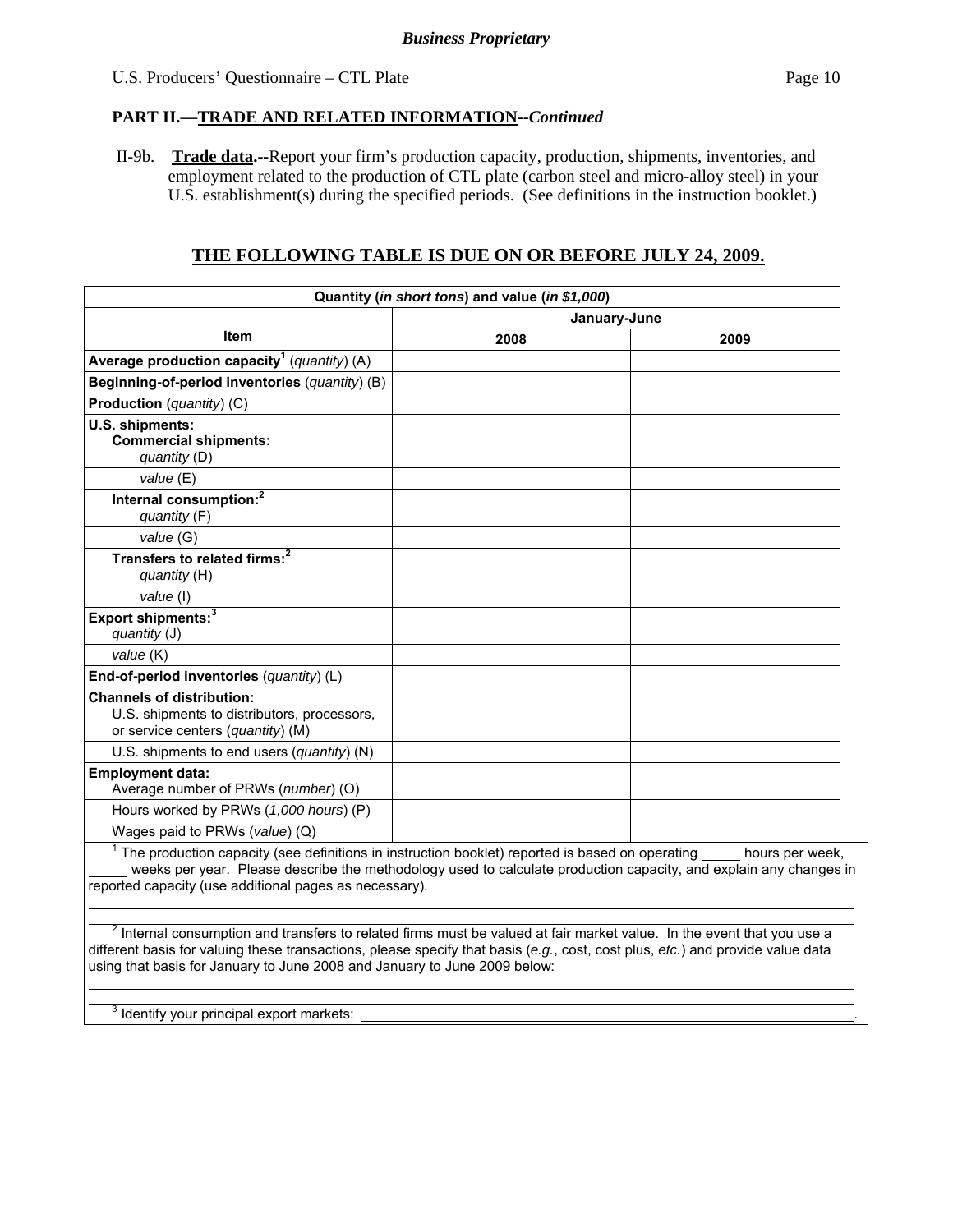#### **PART II.—TRADE AND RELATED INFORMATION--***Continued*

#### II-10. **Reconciliation of trade data.--**

l

l

(a) Please note that the quantities reported in question II-9 should reconcile as follows in each period (*i.e.*, in each column):

| Reconciliation              |                                                                  |  |
|-----------------------------|------------------------------------------------------------------|--|
| $B + C - D - F - H - J = L$ | Do these data reconcile? $\Box$ Yes $\Box$ No--Please<br>explain |  |
| $D + F + H = M + N$         | Do these data reconcile? $\Box$ Yes $\Box$ No--Please<br>explain |  |

(b) Please note that the quantities reported for end of period inventories should equal the beginning of period inventories reported in the subsequent calendar year (*i.e.*, line L of year 2003 should equal line B of year 2004). Do these data reconcile for each adjacent calendar year?

| $\blacksquare$ Yes. | $\Box$ No--Please explain. |
|---------------------|----------------------------|
|---------------------|----------------------------|

II-11. **Transfers to related firms.--**If you reported transfers to related firms in question II-9, please indicate the nature of the relationship between your firm and the related firms (*e.g.*, joint venture, wholly owned subsidiary), whether the transfers were priced at market value or by a non-market formula, whether your firm retained marketing rights to all transfers, and whether the related firms also processed inputs from sources other than your firm.

II-12. **Shipments by thickness.--** Please report the relative share of your firm's 2008 U.S. shipments for CTL plate (carbon steel and micro-alloy steel) in the specified thicknesses below. (See definitions in the instruction booklet).

| (Quantity in percent)    |      |  |  |  |  |
|--------------------------|------|--|--|--|--|
| <b>Plate thickness</b>   | 2008 |  |  |  |  |
| ≤1.00"                   |      |  |  |  |  |
| $\ge$ >1.00" but ≤ 3.00" |      |  |  |  |  |
| > 3.00"                  |      |  |  |  |  |
| <b>Total</b>             | 100% |  |  |  |  |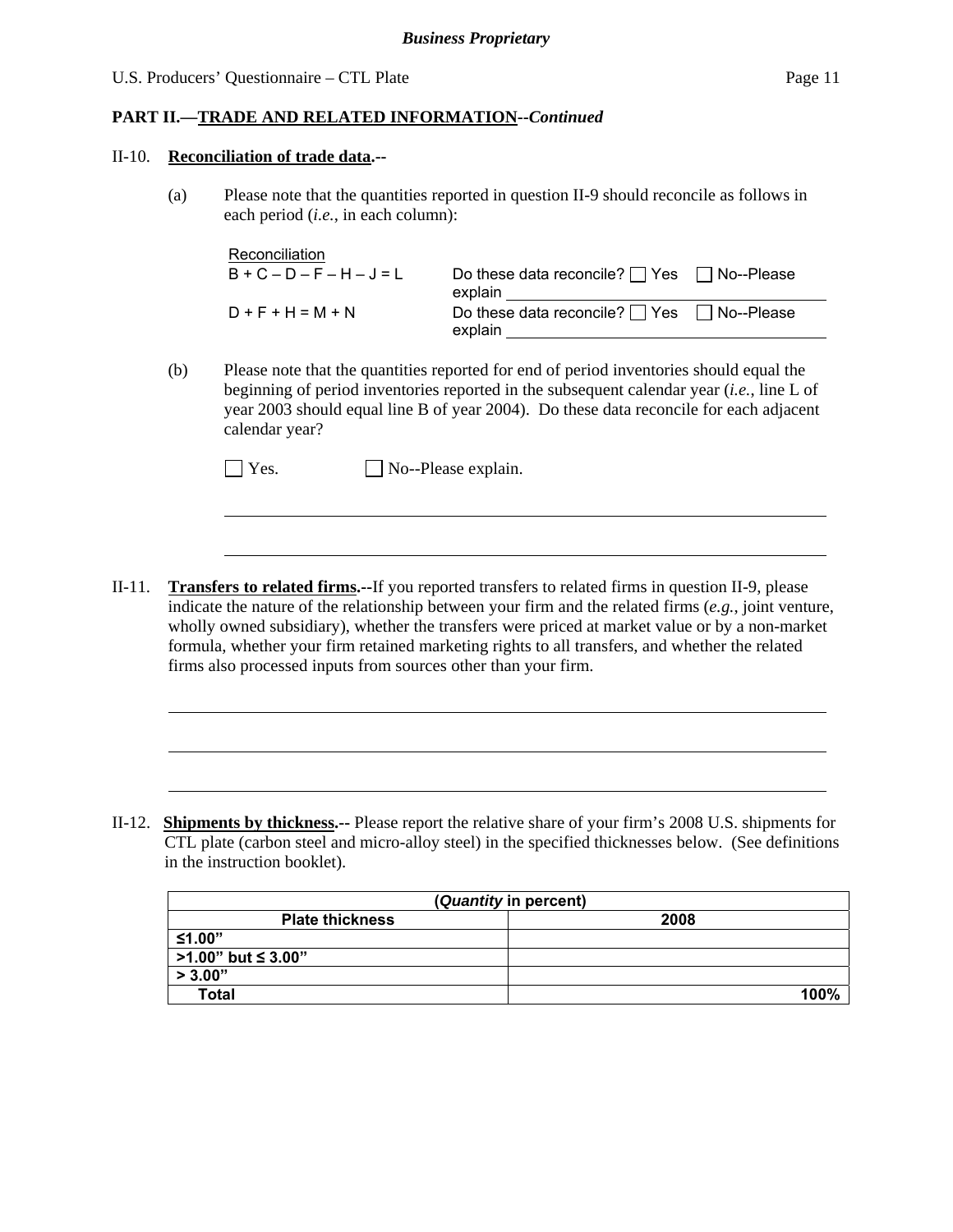#### **PART II.—TRADE AND RELATED INFORMATION--***Continued*

II-13. **Shipments by product.--** Please report your firm's 2008 U.S. shipments for the CTL plate products identified below. (See definitions in instruction booklet).

| Item                          | Share of 2008 U.S. shipments |
|-------------------------------|------------------------------|
| Hot-rolled wide flat bar      |                              |
| Carbon structural steel plate |                              |
| All other cut-to-length plate |                              |
| Total                         | 100%                         |

II-14. **Purchases.--**Other than direct imports, has your firm otherwise purchased CTL plate (carbon steel or micro-alloy steel) since January 1, 2003? (See definitions in the instruction booklet.)  $\Box$  No  $\Box$  Yes-- Please indicate the reasons for your purchases (if your reasons differ by source, please elaborate) and report the quantity and value of such purchases below for the specified periods

Reasons:

| (Quantity in short tons, value in \$1,000)                                                                                                                                     |      |      |      |      |      |      |
|--------------------------------------------------------------------------------------------------------------------------------------------------------------------------------|------|------|------|------|------|------|
| <b>Item</b>                                                                                                                                                                    | 2003 | 2004 | 2005 | 2006 | 2007 | 2008 |
| <b>PURCHASES FROM U.S.</b><br>IMPORTERS <sup>1</sup> OF CTL PLATE <sup>2</sup><br>FROM-<br><b>CHINA:</b><br>quantity                                                           |      |      |      |      |      |      |
| value                                                                                                                                                                          |      |      |      |      |      |      |
| <b>RUSSIA:</b><br>quantity                                                                                                                                                     |      |      |      |      |      |      |
| value                                                                                                                                                                          |      |      |      |      |      |      |
| <b>UKRAINE:</b><br>quantity                                                                                                                                                    |      |      |      |      |      |      |
| value                                                                                                                                                                          |      |      |      |      |      |      |
| <b>ALL OTHER COUNTRIES:</b><br>quantity                                                                                                                                        |      |      |      |      |      |      |
| value                                                                                                                                                                          |      |      |      |      |      |      |
| <b>PURCHASES FROM DOMESTIC</b><br>PRODUCERS: <sup>3</sup><br>quantity                                                                                                          |      |      |      |      |      |      |
| value                                                                                                                                                                          |      |      |      |      |      |      |
| <b>PURCHASES FROM OTHER</b><br><b>SOURCES:</b><br>quantity                                                                                                                     |      |      |      |      |      |      |
| value                                                                                                                                                                          |      |      |      |      |      |      |
| $1$ Please list the name of the importer(s) from which you purchased this product. If your suppliers differ by<br>source, please identify the source for each listed supplier. |      |      |      |      |      |      |
| <sup>2</sup> Carbon steel or micro-alloy steel.<br><sup>3</sup> Please list the name of the domestic producer(s) from which you purchased this product.                        |      |      |      |      |      |      |

## II-15. **Direct imports.--**Since January 1, 2003, has your firm imported CTL plate (carbon steel or micro-alloy steel)?

# No Yes--*COMPLETE AND RETURN A U.S. IMPORTERS' QUESTIONNAIRE*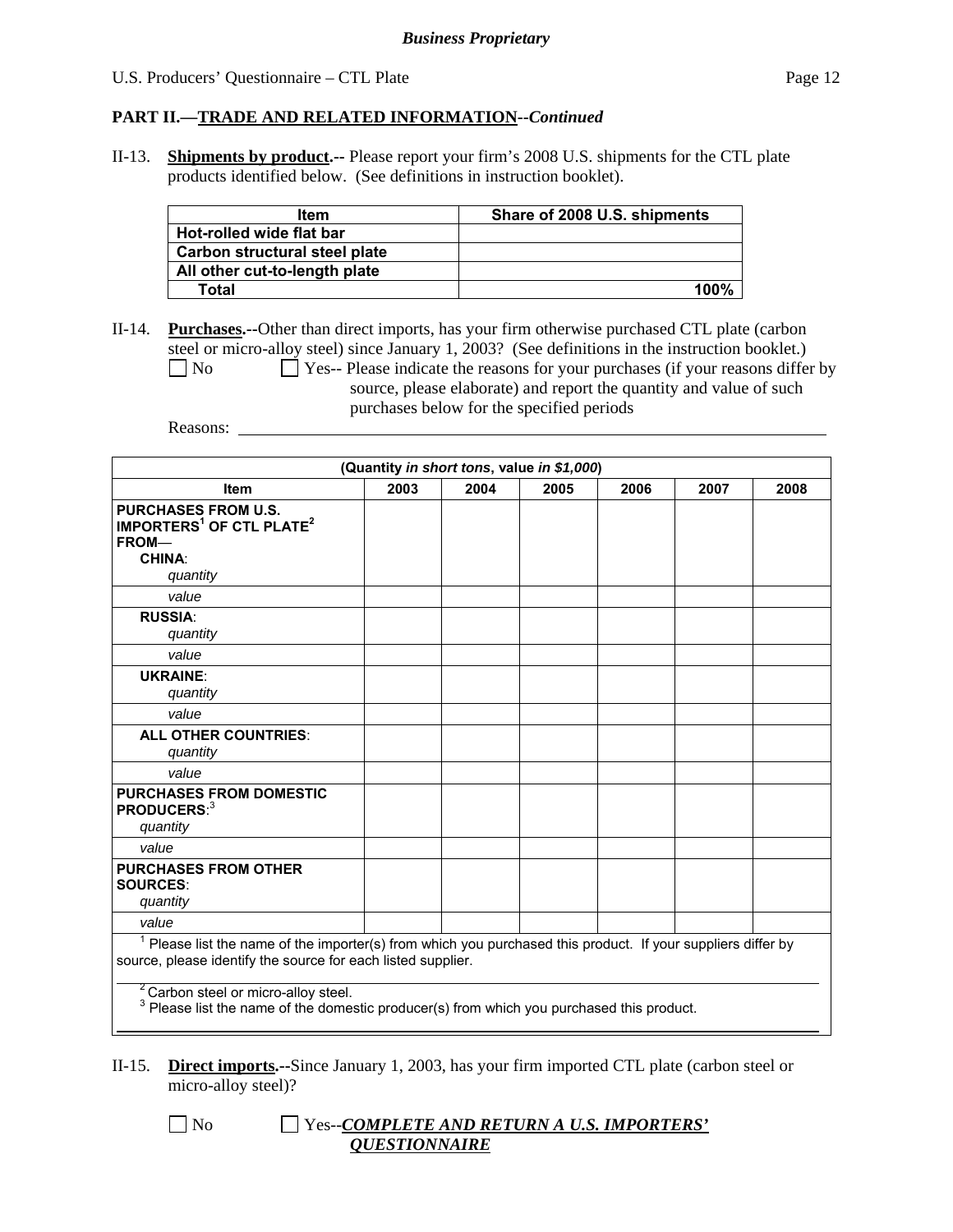#### *Business Proprietary*

U.S. Producers' Questionnaire – CTL Plate Page 13

#### **PART II.—TRADE AND RELATED INFORMATION--***Continued*

II-16. **FTZ.--**Does your firm produce CTL plate (carbon steel or micro-alloy steel) in a foreign trade zone (FTZ)?

| $\mathsf{N}_0$<br>$\angle$ Yes--Identify FTZ(s): |  |
|--------------------------------------------------|--|
|--------------------------------------------------|--|

**For questions II-17 and II-18, if your response differs for particular suspension agreements or the antidumping duty order, please indicate and explain the particular effect of imposition and/or revocation of specific suspension agreements or the antidumping duty order.**

II-17. **Effect of suspension agreements and the order.--**Describe the significance of the existing suspension agreements covering imports of CTL carbon steel plate from Russia, and/or Ukraine, and/or the antidumping duty order covering imports of CTL carbon steel plate from China, in terms of their effect on your firm's production capacity, production, U.S. shipments, inventories, purchases, employment, revenues, costs, profits, cash flow, capital expenditures, research and development expenditures, and asset values. You may wish to compare your firm's operations before and after the imposition of the suspension agreements and antidumping duty order.

II-18. **Likely effect of revocation.--**Would your firm anticipate any changes in its production capacity, production, U.S. shipments, inventories, purchases, employment, revenues, costs, profits, cash flow, capital expenditures, research and development expenditures, or asset values relating to the production of CTL carbon steel plate in the future if the suspension agreements on CTL carbon steel plate from Russia, and/or Ukraine, and/or the antidumping duty order on CTL carbon steel plate from China, were to be revoked?

 $\overline{a}$ 

l

 $\Box$  No  $\Box$  Yes--Supply details as to the time, nature, and significance of such changes and provide underlying assumptions, along with relevant portions of business plans or other supporting documentation for any trends or projections you may provide**.**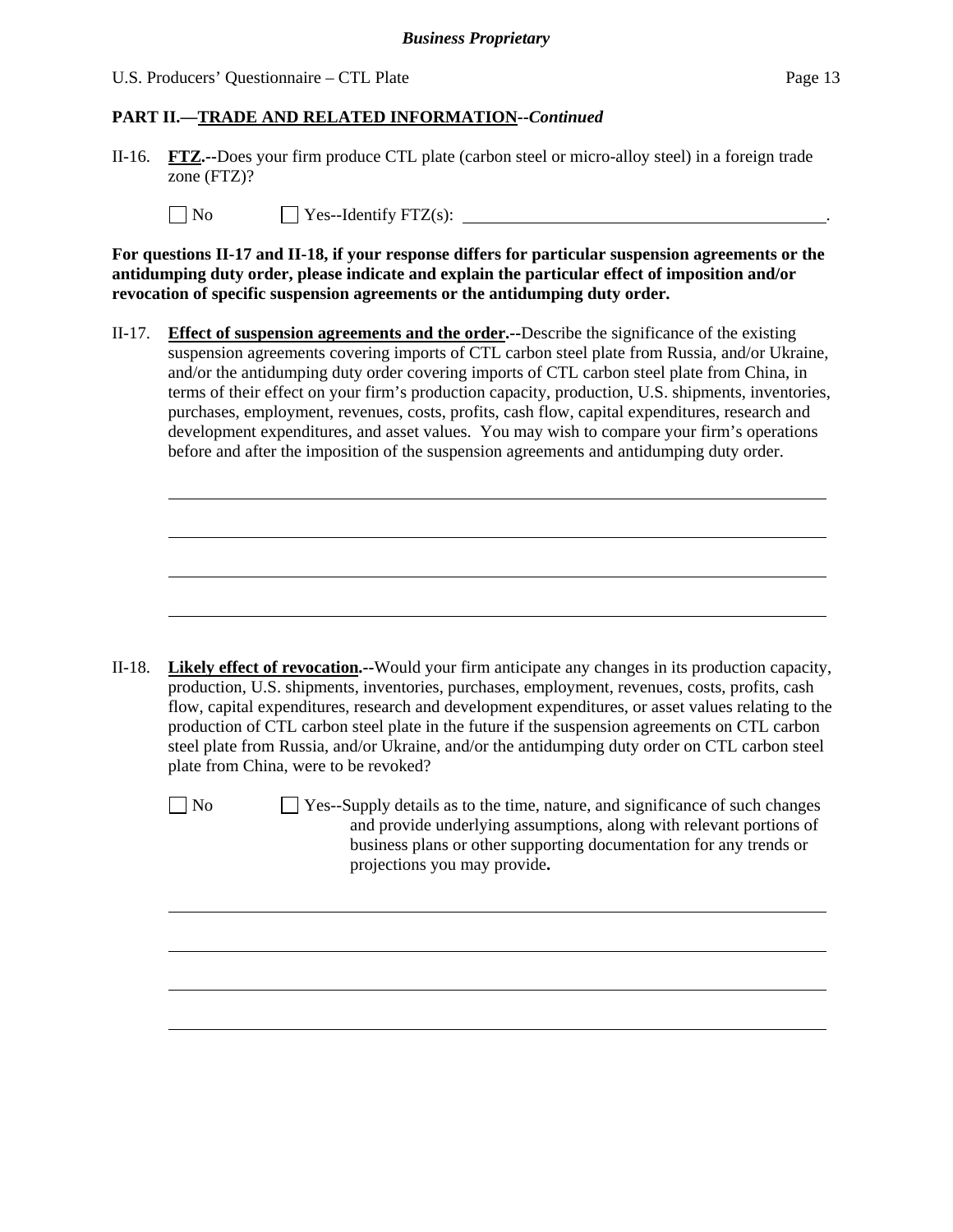# **PART III.--FINANCIAL INFORMATION**

Address questions on this part of the questionnaire to David Boyland (202-708-4725, david.boyland@usitc.gov).

III-1. Who should be contacted regarding the requested financial information?

Company contact:

l

 $\overline{a}$ 

 $\overline{a}$ 

 $\overline{a}$ 

 $\overline{a}$ 

 $\overline{a}$ 

Name and title

 $($ 

Phone number E-mail address

III-2. Briefly describe your financial accounting system.

l

- A. When does your fiscal year end (month and day)? If your fiscal year changed during the period examined, explain below:
- B.1. Describe the lowest level of operations (e.g., plant, division, company-wide) for which financial statements are prepared that include subject merchandise:
	- l 2. Does your firm prepare profit/loss statements for the subject merchandise:  $\Box$  Yes  $\Box$  No
	- 3. How often did your firm (or parent company) prepare financial statements (including annual reports, 10Ks)? Please check relevant items below. Audited, <u>I</u> unaudited,  $\Box$  annual reports,  $\Box$  10Ks,  $\Box$  10 Qs, Monthly,  $\Box$  quarterly,  $\Box$  semi-annually,  $\Box$  annually
	- 4. Accounting basis:  $\Box$  GAAP,  $\Box$  cash,  $\Box$  tax, or  $\Box$  other comprehensive (specify)

*Note: The Commission may request that your company submit copies of its financial statements, including internal profit-and-loss statements for the division or product group that includes CTL carbon steel plate, as well as those statements and worksheets used to compile data for your firm's questionnaire response.* 

III-3. Briefly describe your cost accounting system (*e.g.*, standard cost, job order cost, *etc.*).

III-4. Briefly describe your allocation basis, if any, for COGS, SG&A, and interest expense and other income and expenses.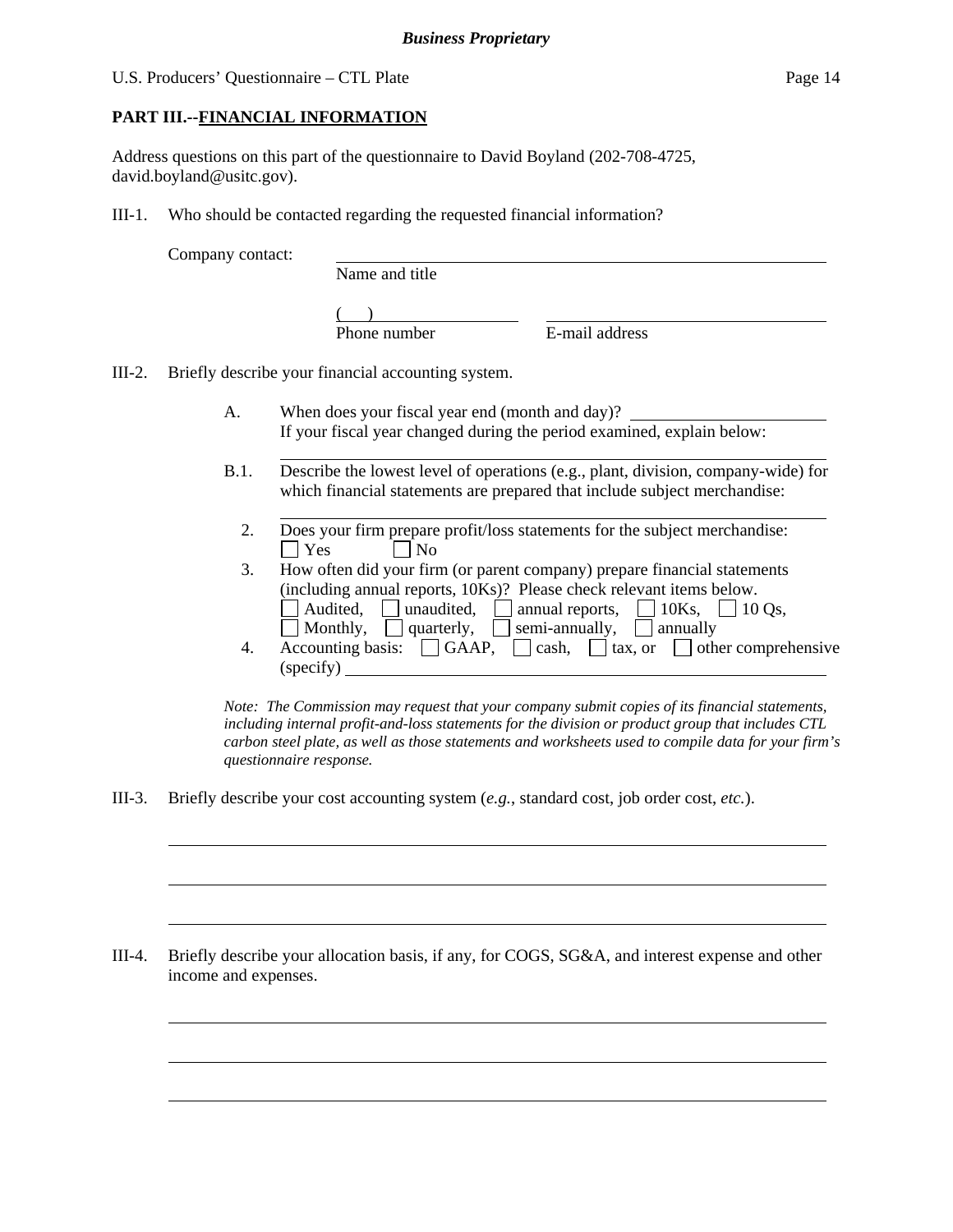## **PART III.--FINANCIAL INFORMATION***--Continued*

III-5. Other products.--Please list any other products you produced in the facilities in which you produced CTL plate (carbon steel or micro-alloy steel), and provide the share of net sales accounted for by these other products in your most recent fiscal year:

| Products                                                                                                                                                                                                                                                                                                                                                                                                   |  |               | Share of sales                      |  |
|------------------------------------------------------------------------------------------------------------------------------------------------------------------------------------------------------------------------------------------------------------------------------------------------------------------------------------------------------------------------------------------------------------|--|---------------|-------------------------------------|--|
|                                                                                                                                                                                                                                                                                                                                                                                                            |  |               |                                     |  |
|                                                                                                                                                                                                                                                                                                                                                                                                            |  |               |                                     |  |
|                                                                                                                                                                                                                                                                                                                                                                                                            |  |               |                                     |  |
|                                                                                                                                                                                                                                                                                                                                                                                                            |  |               |                                     |  |
|                                                                                                                                                                                                                                                                                                                                                                                                            |  |               |                                     |  |
| Does your company purchase inputs (raw materials, labor, energy, or any other services) used in<br>the production of CTL plate (carbon steel or micro-alloy steel) from any related company?                                                                                                                                                                                                               |  |               |                                     |  |
| Yes—Continue to question III-7 below                                                                                                                                                                                                                                                                                                                                                                       |  |               | No-Continue to question III-9 below |  |
| In the space provided below, identify the inputs used in the production of CTL plate (carbon steel<br>or micro-alloy steel) that your firm purchases from related parties whose financial statements are<br>consolidated with the financial statements of your firm.                                                                                                                                       |  |               |                                     |  |
| Input                                                                                                                                                                                                                                                                                                                                                                                                      |  | Related party |                                     |  |
|                                                                                                                                                                                                                                                                                                                                                                                                            |  |               |                                     |  |
|                                                                                                                                                                                                                                                                                                                                                                                                            |  |               |                                     |  |
|                                                                                                                                                                                                                                                                                                                                                                                                            |  |               |                                     |  |
| All intercompany profit on inputs purchased from related parties that is eliminated pursuant to                                                                                                                                                                                                                                                                                                            |  |               |                                     |  |
| formal financial statement consolidation should also be eliminated from the costs reported to the<br>Commission in question III-10 (i.e., costs reported in question III-10, to the extent that they<br>reflect inputs purchased from related parties, should only reflect the related party's cost and not<br>include an associated profit component). Reasonable methods for determining and eliminating |  |               |                                     |  |
| the associated profit on inputs purchased from related parties are acceptable.                                                                                                                                                                                                                                                                                                                             |  |               |                                     |  |
| Has your firm complied with the Commission's instructions regarding costs associated with                                                                                                                                                                                                                                                                                                                  |  |               |                                     |  |

inputs purchased from related parties?

■ Yes No—Please contact David Boyland (202-708-4725, david.boyland@usitc.gov)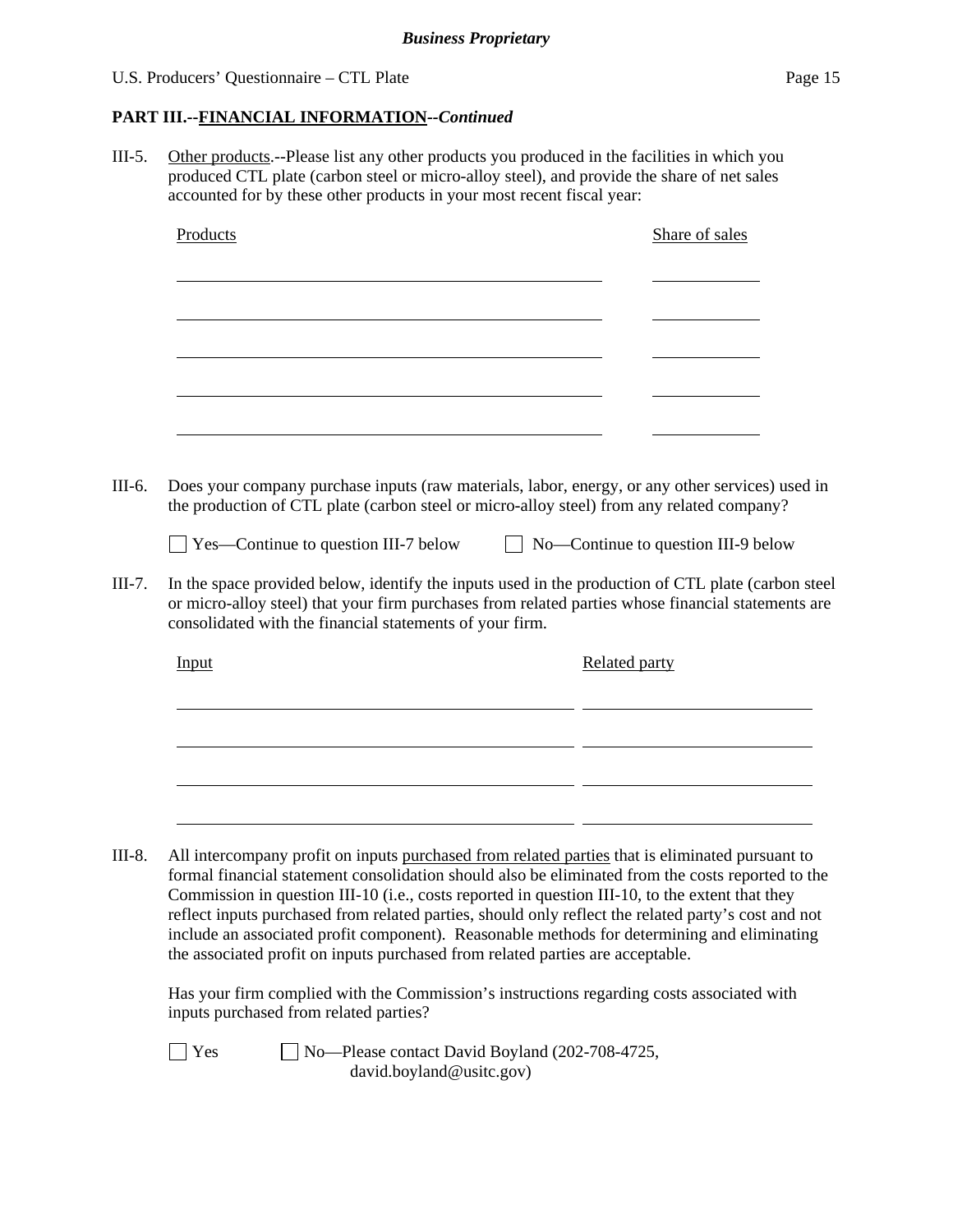III-9a. Nonrecurring charges.--For each annual period please report specific significant/material nonrecurring charges reflected in table III-10a, the particular expense/cost line items in question III-10a where the associated charges are included, a brief description of the charges, and the associated value(s) (*in \$1,000*). Nonrecurring charges would include, but are not limited to, items such as asset write-offs and accelerated depreciation due to restructuring of the company's CTL plate (carbon steel or micro-alloy steel) operations.

|                                                                                                                   | Fiscal years ended-- |  |                             |  |  |  |
|-------------------------------------------------------------------------------------------------------------------|----------------------|--|-----------------------------|--|--|--|
| <b>Item</b>                                                                                                       |                      |  |                             |  |  |  |
| Non-recurring charges: (In the far left column please provide a brief description of each nonrecurring charge and |                      |  |                             |  |  |  |
| indicate the specific expense/cost line items where the associated charges are included in question III-10a.)     |                      |  |                             |  |  |  |
| Description and where reflected in                                                                                |                      |  |                             |  |  |  |
| table III-10a                                                                                                     |                      |  | Value ( <i>in \$1,000</i> ) |  |  |  |
|                                                                                                                   |                      |  |                             |  |  |  |
| 2                                                                                                                 |                      |  |                             |  |  |  |
| 3.                                                                                                                |                      |  |                             |  |  |  |
| 4.                                                                                                                |                      |  |                             |  |  |  |
| 5.                                                                                                                |                      |  |                             |  |  |  |
| 6.                                                                                                                |                      |  |                             |  |  |  |
|                                                                                                                   |                      |  |                             |  |  |  |

III-9b. Nonrecurring charges.--For each interim period please report specific significant/material nonrecurring charges reflected in table III-10b, the particular expense/cost line items in question III-10b where the associated charges are included, a brief description of the charges, and the associated value(s) (*in \$1,000*). Nonrecurring charges would include, but are not limited to, items such as asset write-offs and accelerated depreciation due to restructuring of the company's CTL plate (carbon steel or micro-alloy steel) operations.

#### **NOTE: TABLE III-9b IS DUE ON OR BEFORE JULY 24, 2009.**

|                                                                                                                   | January-June       |      |  |  |  |
|-------------------------------------------------------------------------------------------------------------------|--------------------|------|--|--|--|
| Item                                                                                                              | 2008               | 2009 |  |  |  |
| Non-recurring charges: (In the far left column please provide a brief description of each nonrecurring charge and |                    |      |  |  |  |
| indicate the particular expense/cost line items where the associated charges are included in question III-10b.)   |                    |      |  |  |  |
| Description and where reflected in table III-10b                                                                  | Value (in \$1,000) |      |  |  |  |
|                                                                                                                   |                    |      |  |  |  |
| -2.                                                                                                               |                    |      |  |  |  |
| -3.                                                                                                               |                    |      |  |  |  |
| -4.                                                                                                               |                    |      |  |  |  |
| 5.                                                                                                                |                    |      |  |  |  |
| 5.                                                                                                                |                    |      |  |  |  |
|                                                                                                                   |                    |      |  |  |  |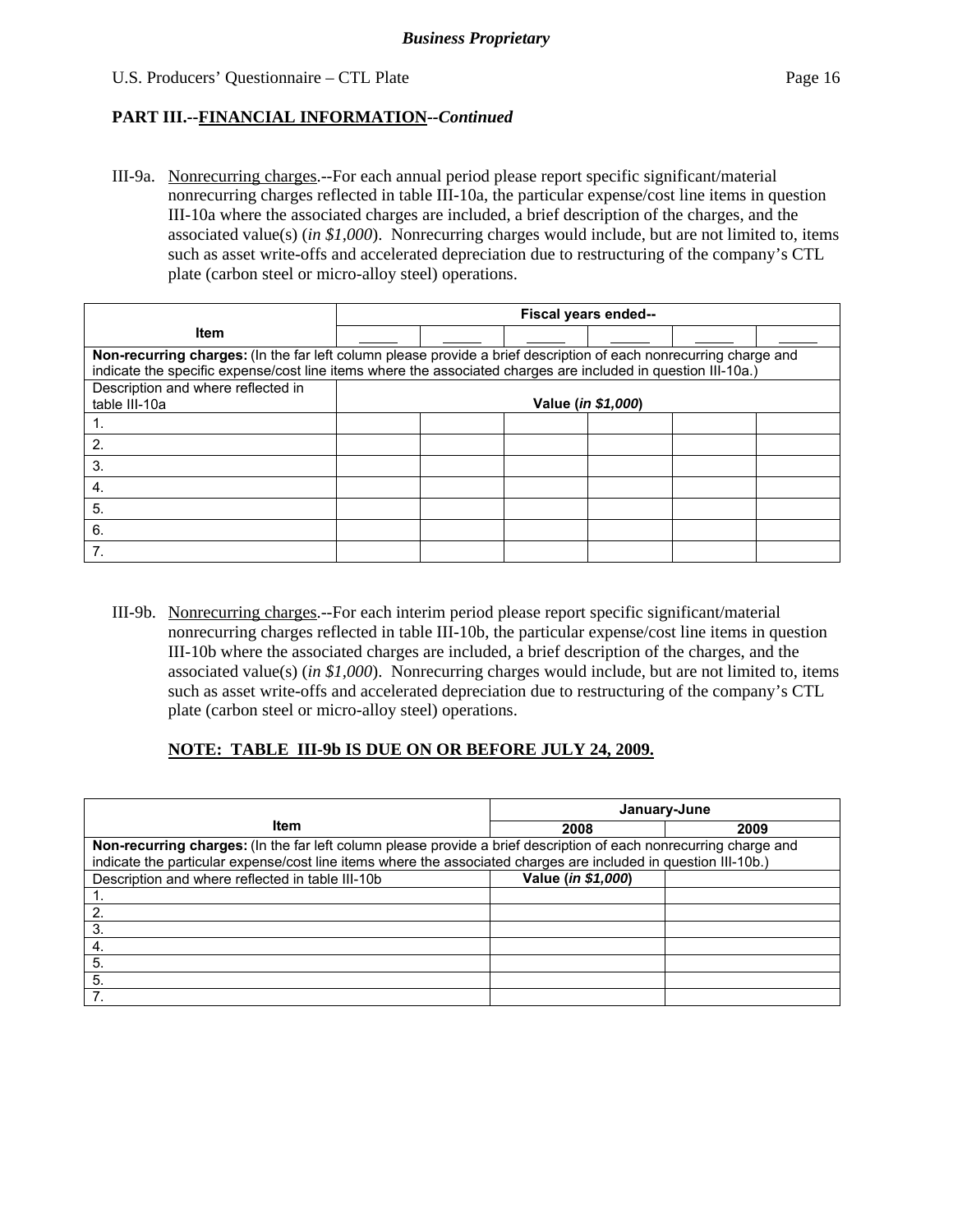III-10a. Operations on CTL plate (carbon steel or micro-alloy steel).--Report the revenue and related cost information requested below on the CTL plate operations of your U.S. establishment(s).<sup>1</sup> Do not report resales of products. Note that internal consumption and transfers to related firms must be valued at fair market value and purchases from related firms must be at cost.<sup>2</sup> Provide data for your six most recently completed fiscal years in chronological order from left to right. If your firm was involved in tolling operations (either as the toller or as the tollee) please contact David Boyland at (202) 708-4725 before completing this section of the questionnaire.

|                                                                                                                                                                                                                                                                                                             | Quantity (in short tons) and value (in \$1,000) |  |                      |  |
|-------------------------------------------------------------------------------------------------------------------------------------------------------------------------------------------------------------------------------------------------------------------------------------------------------------|-------------------------------------------------|--|----------------------|--|
|                                                                                                                                                                                                                                                                                                             |                                                 |  | Fiscal years ended-- |  |
| Item                                                                                                                                                                                                                                                                                                        |                                                 |  |                      |  |
| Net sales quantities: <sup>3</sup>                                                                                                                                                                                                                                                                          |                                                 |  |                      |  |
| Commercial sales                                                                                                                                                                                                                                                                                            |                                                 |  |                      |  |
| Internal consumption                                                                                                                                                                                                                                                                                        |                                                 |  |                      |  |
| Transfers to related firms                                                                                                                                                                                                                                                                                  |                                                 |  |                      |  |
| Total net sales quantities                                                                                                                                                                                                                                                                                  |                                                 |  |                      |  |
| Net sales values: <sup>3</sup>                                                                                                                                                                                                                                                                              |                                                 |  |                      |  |
| <b>Commercial sales</b>                                                                                                                                                                                                                                                                                     |                                                 |  |                      |  |
| Internal consumption                                                                                                                                                                                                                                                                                        |                                                 |  |                      |  |
| Transfers to related firms                                                                                                                                                                                                                                                                                  |                                                 |  |                      |  |
| Total net sales values                                                                                                                                                                                                                                                                                      |                                                 |  |                      |  |
| Cost of goods sold (COGS): <sup>4</sup>                                                                                                                                                                                                                                                                     |                                                 |  |                      |  |
| Raw materials                                                                                                                                                                                                                                                                                               |                                                 |  |                      |  |
| Direct labor                                                                                                                                                                                                                                                                                                |                                                 |  |                      |  |
| Other factory costs                                                                                                                                                                                                                                                                                         |                                                 |  |                      |  |
| <b>Total COGS</b>                                                                                                                                                                                                                                                                                           |                                                 |  |                      |  |
| <b>Gross profit or (loss)</b>                                                                                                                                                                                                                                                                               |                                                 |  |                      |  |
| Selling, general, and administrative<br>(SG&A) expenses:                                                                                                                                                                                                                                                    |                                                 |  |                      |  |
| Selling expenses                                                                                                                                                                                                                                                                                            |                                                 |  |                      |  |
| General and administrative expenses                                                                                                                                                                                                                                                                         |                                                 |  |                      |  |
| Total SG&A expenses                                                                                                                                                                                                                                                                                         |                                                 |  |                      |  |
| <b>Operating income (loss)</b>                                                                                                                                                                                                                                                                              |                                                 |  |                      |  |
| Other income and expenses:                                                                                                                                                                                                                                                                                  |                                                 |  |                      |  |
| Interest expense                                                                                                                                                                                                                                                                                            |                                                 |  |                      |  |
| All other expense items                                                                                                                                                                                                                                                                                     |                                                 |  |                      |  |
| Continued Dumping and Subsidy Offset Act<br>funds received <sup>5</sup>                                                                                                                                                                                                                                     |                                                 |  |                      |  |
| All other income items                                                                                                                                                                                                                                                                                      |                                                 |  |                      |  |
| All other income or expenses, net                                                                                                                                                                                                                                                                           |                                                 |  |                      |  |
| Net income or (loss) before income taxes                                                                                                                                                                                                                                                                    |                                                 |  |                      |  |
| Depreciation/amortization included<br>above                                                                                                                                                                                                                                                                 |                                                 |  |                      |  |
| <sup>1</sup> Include only sales (whether domestic or export) and costs related to your U.S. manufacturing operations.<br><sup>2</sup> To the extent applicable, please indicate the amount of profits or (losses) on inputs from related firms that were eliminated pursuant                                |                                                 |  |                      |  |
| to question III-8: Year 1 Year 2 Year 3 Year 4 Year 5 Year 6                                                                                                                                                                                                                                                |                                                 |  |                      |  |
| $3$ Less discounts, returns, allowances, and prepaid freight. The quantities and values should approximate the corresponding<br>shipment quantities and values reported in Part II of this questionnaire.<br>COGS should include costs associated with internal consumption and transfers to related firms. |                                                 |  |                      |  |

 <sup>5</sup> Please report funds received under this act in the period(s) in which they were received. Do not report these funds as an offset to operating expenses.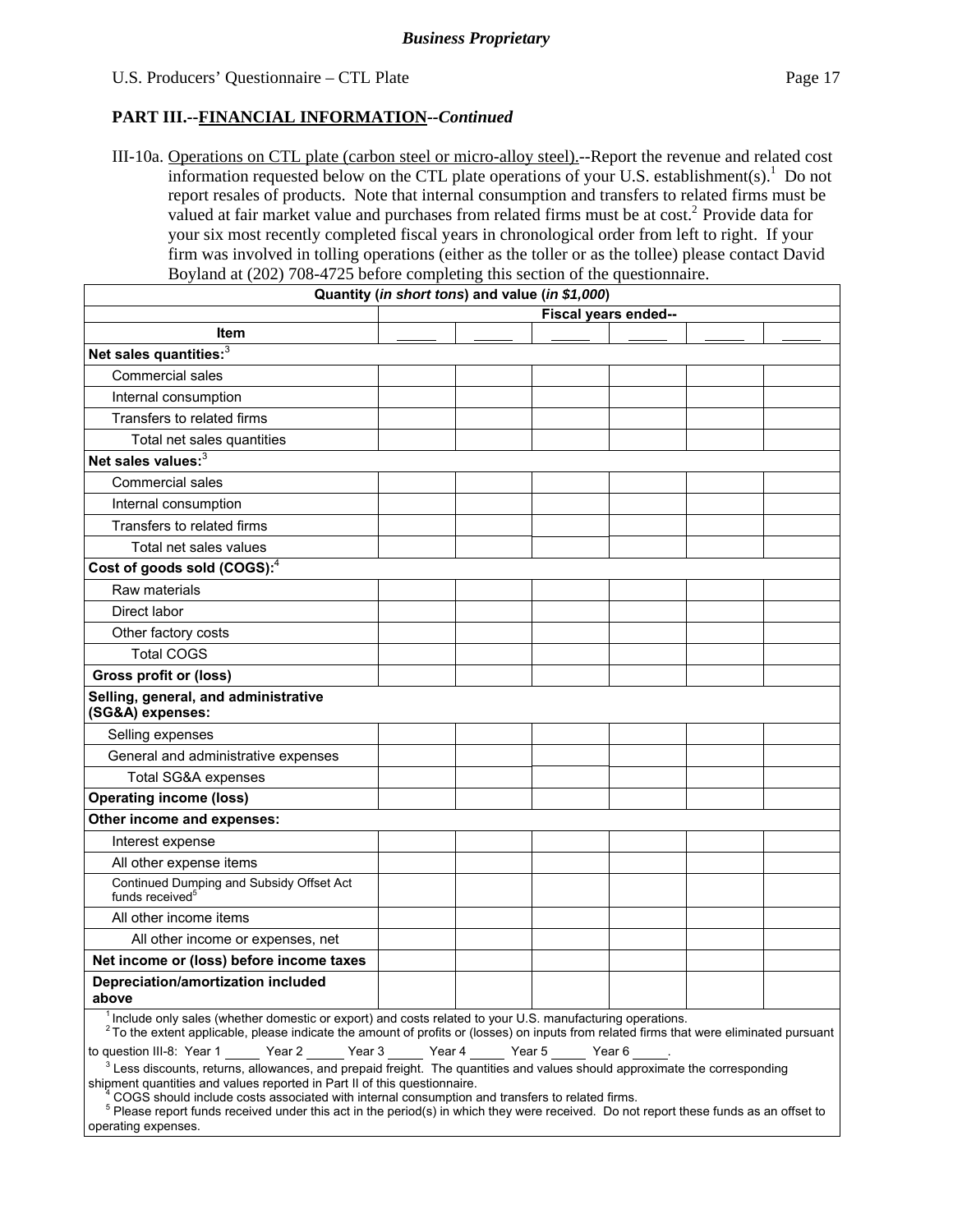III-10b. Operations on CTL plate (carbon steel or micro-alloy steel).-Report the revenue and related cost information requested below on the CTL plate operations of your U.S. establishment(s).<sup>1</sup> Do not report resales of products. Note that internal consumption and transfers to related firms must be valued at fair market value and purchases from related firms must be at  $cost<sup>2</sup>$  Provide data for the specified interim periods. If your firm was involved in tolling operations (either as the toller or as the tollee) please contact David Boyland at (202) 708-4725 before completing this section of the questionnaire.

#### **NOTE: TABLE III-10b IS DUE ON OR BEFORE JULY 24, 2009.**

| Quantity (in short tons) and value (in \$1,000)                                                                                                                                                                                                                                                                                           |                   |                   |  |  |
|-------------------------------------------------------------------------------------------------------------------------------------------------------------------------------------------------------------------------------------------------------------------------------------------------------------------------------------------|-------------------|-------------------|--|--|
| Item                                                                                                                                                                                                                                                                                                                                      | January-June 2008 | January-June 2009 |  |  |
| Net sales quantities: <sup>3</sup>                                                                                                                                                                                                                                                                                                        |                   |                   |  |  |
| Commercial sales                                                                                                                                                                                                                                                                                                                          |                   |                   |  |  |
| Internal consumption                                                                                                                                                                                                                                                                                                                      |                   |                   |  |  |
| Transfers to related firms                                                                                                                                                                                                                                                                                                                |                   |                   |  |  |
| Total net sales quantities                                                                                                                                                                                                                                                                                                                |                   |                   |  |  |
| Net sales values:3                                                                                                                                                                                                                                                                                                                        |                   |                   |  |  |
| <b>Commercial sales</b>                                                                                                                                                                                                                                                                                                                   |                   |                   |  |  |
| Internal consumption                                                                                                                                                                                                                                                                                                                      |                   |                   |  |  |
| Transfers to related firms                                                                                                                                                                                                                                                                                                                |                   |                   |  |  |
| Total net sales values                                                                                                                                                                                                                                                                                                                    |                   |                   |  |  |
| Cost of goods sold (COGS): <sup>4</sup>                                                                                                                                                                                                                                                                                                   |                   |                   |  |  |
| Raw materials                                                                                                                                                                                                                                                                                                                             |                   |                   |  |  |
| Direct labor                                                                                                                                                                                                                                                                                                                              |                   |                   |  |  |
| Other factory costs                                                                                                                                                                                                                                                                                                                       |                   |                   |  |  |
| <b>Total COGS</b>                                                                                                                                                                                                                                                                                                                         |                   |                   |  |  |
| Gross profit or (loss)                                                                                                                                                                                                                                                                                                                    |                   |                   |  |  |
| Selling, general, and administrative (SG&A)<br>expenses:                                                                                                                                                                                                                                                                                  |                   |                   |  |  |
| Selling expenses                                                                                                                                                                                                                                                                                                                          |                   |                   |  |  |
| General and administrative expenses                                                                                                                                                                                                                                                                                                       |                   |                   |  |  |
| Total SG&A expenses                                                                                                                                                                                                                                                                                                                       |                   |                   |  |  |
| <b>Operating income (loss)</b>                                                                                                                                                                                                                                                                                                            |                   |                   |  |  |
| Other income and expenses:                                                                                                                                                                                                                                                                                                                |                   |                   |  |  |
| Interest expense                                                                                                                                                                                                                                                                                                                          |                   |                   |  |  |
| All other expense items                                                                                                                                                                                                                                                                                                                   |                   |                   |  |  |
| Continued Dumping and Subsidy Offset Act<br>funds received <sup>5</sup>                                                                                                                                                                                                                                                                   |                   |                   |  |  |
| All other income items                                                                                                                                                                                                                                                                                                                    |                   |                   |  |  |
| All other income or expenses, net                                                                                                                                                                                                                                                                                                         |                   |                   |  |  |
| Net income or (loss) before income taxes                                                                                                                                                                                                                                                                                                  |                   |                   |  |  |
| Depreciation/amortization included above                                                                                                                                                                                                                                                                                                  |                   |                   |  |  |
| <sup>1</sup> Include only sales (whether domestic or export) and costs related to your U.S. manufacturing operations.<br><sup>2</sup> To the extent applicable, please indicate the amount of profits or (losses) on inputs from related firms that were eliminated pursuant<br>question III-8: January-June 2008 _____ January-June 2009 |                   |                   |  |  |

 <sup>3</sup>  $3$  Less discounts, returns, allowances, and prepaid freight. The quantities and values should approximate the corresponding

shipment quantities and values reported in Part II of this questionnaire.<br>4 COGS should include costs associated with internal consumption a COGS should include costs associated with internal consumption and transfers to related firms.

 $<sup>5</sup>$  Please report funds received under this act in the period(s) in which they were received. Do not report these funds as an offset to</sup> operating expenses.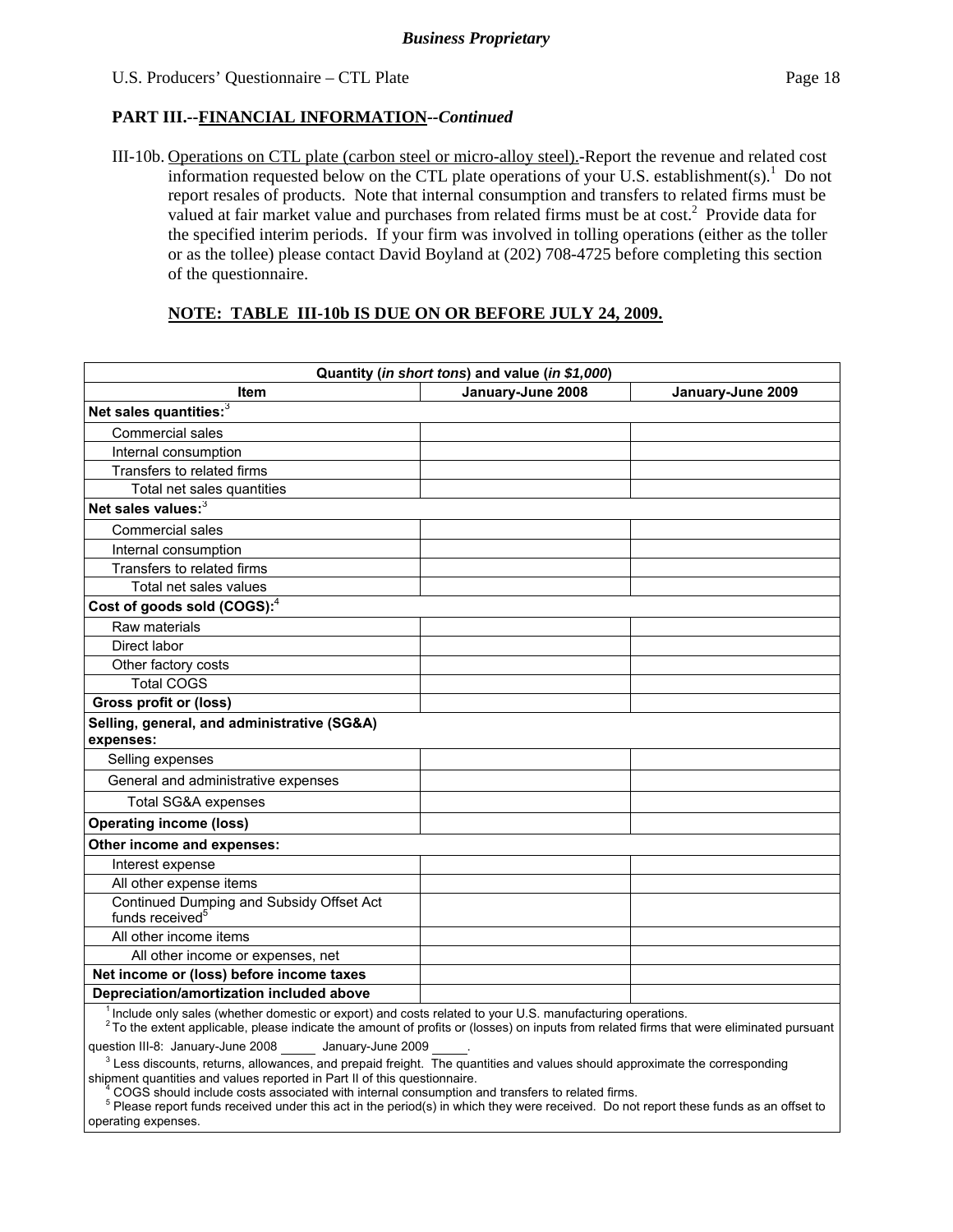III-11. Asset values.--Report the total assets associated with the production, warehousing, and sale of CTL plate (carbon steel or micro-alloy steel). If your firm does not maintain some or all of the specific asset data in the normal course of business, please estimate it based upon some rational method (such as production, sales, or costs) that is consistent with your cost allocations in the previous question. Provide data as of the end of your six most recently completed fiscal years in chronological order from left to right.

| Value (in \$1,000)                                                          |                      |  |  |  |  |  |
|-----------------------------------------------------------------------------|----------------------|--|--|--|--|--|
|                                                                             | Fiscal years ended-- |  |  |  |  |  |
| <b>Item</b>                                                                 |                      |  |  |  |  |  |
| Assets associated with the production,<br>warehousing, and sale of product: |                      |  |  |  |  |  |
| 1. Current assets:                                                          |                      |  |  |  |  |  |
| A. Cash and equivalents                                                     |                      |  |  |  |  |  |
| B. Accounts receivable, net                                                 |                      |  |  |  |  |  |
| C. Inventories                                                              |                      |  |  |  |  |  |
| D. Other (describe: ______)                                                 |                      |  |  |  |  |  |
| E. Total current assets (lines 1.A.<br>through 1.D.)                        |                      |  |  |  |  |  |
| 2. Property, plant, and equipment                                           |                      |  |  |  |  |  |
| A. Original cost of property, plant, and<br>equipment                       |                      |  |  |  |  |  |
| B. Less: Accumulated depreciation                                           |                      |  |  |  |  |  |
| C. Equals: Book value of property, plant,<br>and equipment                  |                      |  |  |  |  |  |
| 3. Other (describe: _____                                                   |                      |  |  |  |  |  |
| 4. Total assets (lines 1.E., 2.C., and 3)                                   |                      |  |  |  |  |  |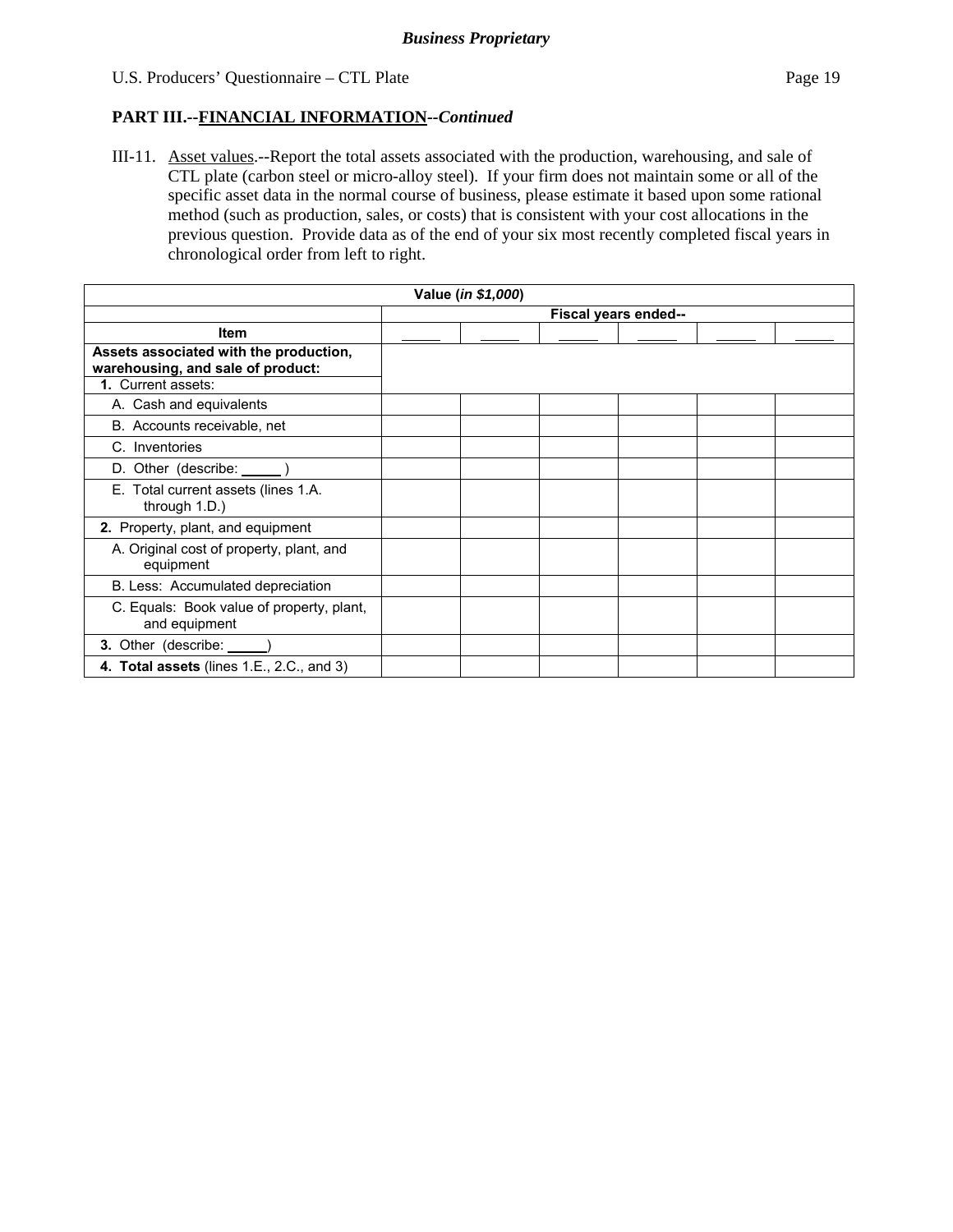III-12a. Capital expenditures and research and development expenditures.--Report your firm's capital expenditures and research and development expenditures on CTL plate (carbon steel or microalloy steel). Provide data for your six most recently completed fiscal years in chronological order from left to right.

| Value (in \$1,000)                    |                      |  |  |  |  |
|---------------------------------------|----------------------|--|--|--|--|
|                                       | Fiscal years ended-- |  |  |  |  |
| <b>Item</b>                           |                      |  |  |  |  |
| <b>Capital expenditures</b>           |                      |  |  |  |  |
| Research and development expenditures |                      |  |  |  |  |

III-12b. Capital expenditures and research and development expenditures.--Report your firm's capital expenditures and research and development expenditures on CTL plate (carbon steel or microalloy steel). Provide data for the specified interim periods.

#### **NOTE: TABLE III-13b IS DUE ON OR BEFORE JULY 24, 2009.**

| Value ( <i>in \$1,000</i> )           |                   |                   |  |  |
|---------------------------------------|-------------------|-------------------|--|--|
| Item                                  | January-June 2008 | January-June 2009 |  |  |
| <b>Capital expenditures</b>           |                   |                   |  |  |
| Research and development expenditures |                   |                   |  |  |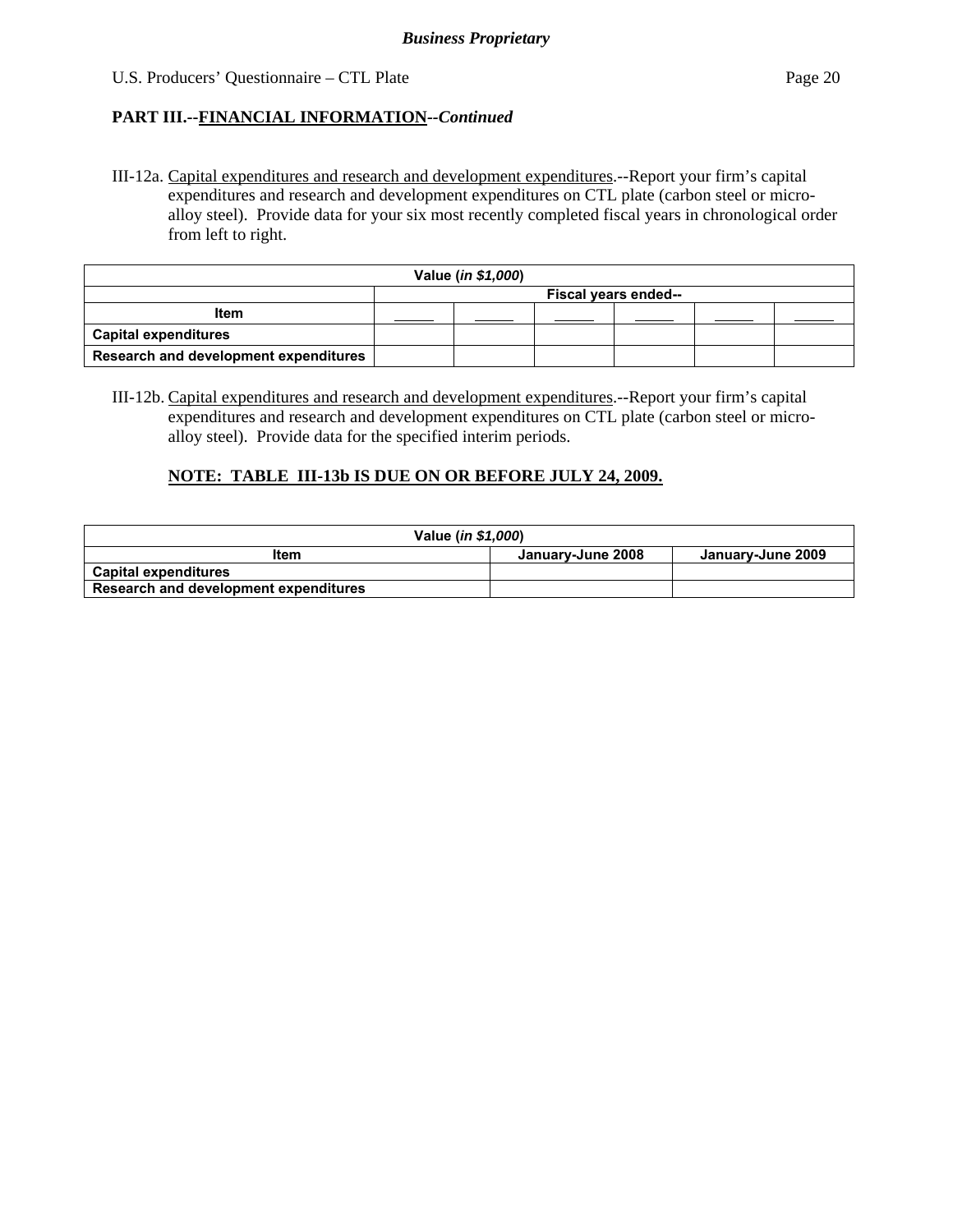## **PART IV.--PRICING AND MARKET FACTORS**

Further information on this part of the questionnaire can be obtained from Ioana Mic, Economist (202- 205-3196, ioana.mic@usitc.gov)

IV-1. **Contact information (Price).--**Who should be contacted regarding the requested pricing and related information?

Company contact:

Name and title

 $($ 

Phone number E-mail address

# **PRICE DATA**

This section requests quarterly quantity and value data on your firm's U.S. shipments of the following products to unrelated U.S. customers during January 2003-March 2009.

*Product 1***.-- Hot-rolled CTL carbon steel plate, ASTM A-36 or equivalent as rolled, sheared edge, not heat treated, not cleaned or oiled, in cut lengths, 72" through 96" in width, 0.250" thick.**

*Product 2***.-- Hot-rolled CTL carbon steel plate, ASTM A-36 or equivalent as rolled, sheared edge, not heat treated, not cleaned or oiled, in cut lengths, 72" through 96" in width, 0.3125" thick.** 

*Product 3***.-- Hot-rolled CTL carbon steel plate, ASTM A-36 or equivalent as rolled, sheared edge, not heat treated, not cleaned or oiled, in cut lengths, 72" through 120" in width, 0.375" through 2.00" in thickness.**

*Product 4***.-- Hot-rolled CTL carbon steel plate, high strength low alloy (HSLA), ASTM A-572, Grade 50, sheared edges, not cleaned or oiled, in cut lengths, 72" through 120" in width, 0.5" through 1.5" in thickness.**

Please note that total dollar values should be f.o.b., U.S. point of shipment and should not include U.S. inland transportation costs. Total dollar values should reflect the *final net* amount paid to you (i.e., should be net of all deductions for discounts or rebates). See instruction booklet.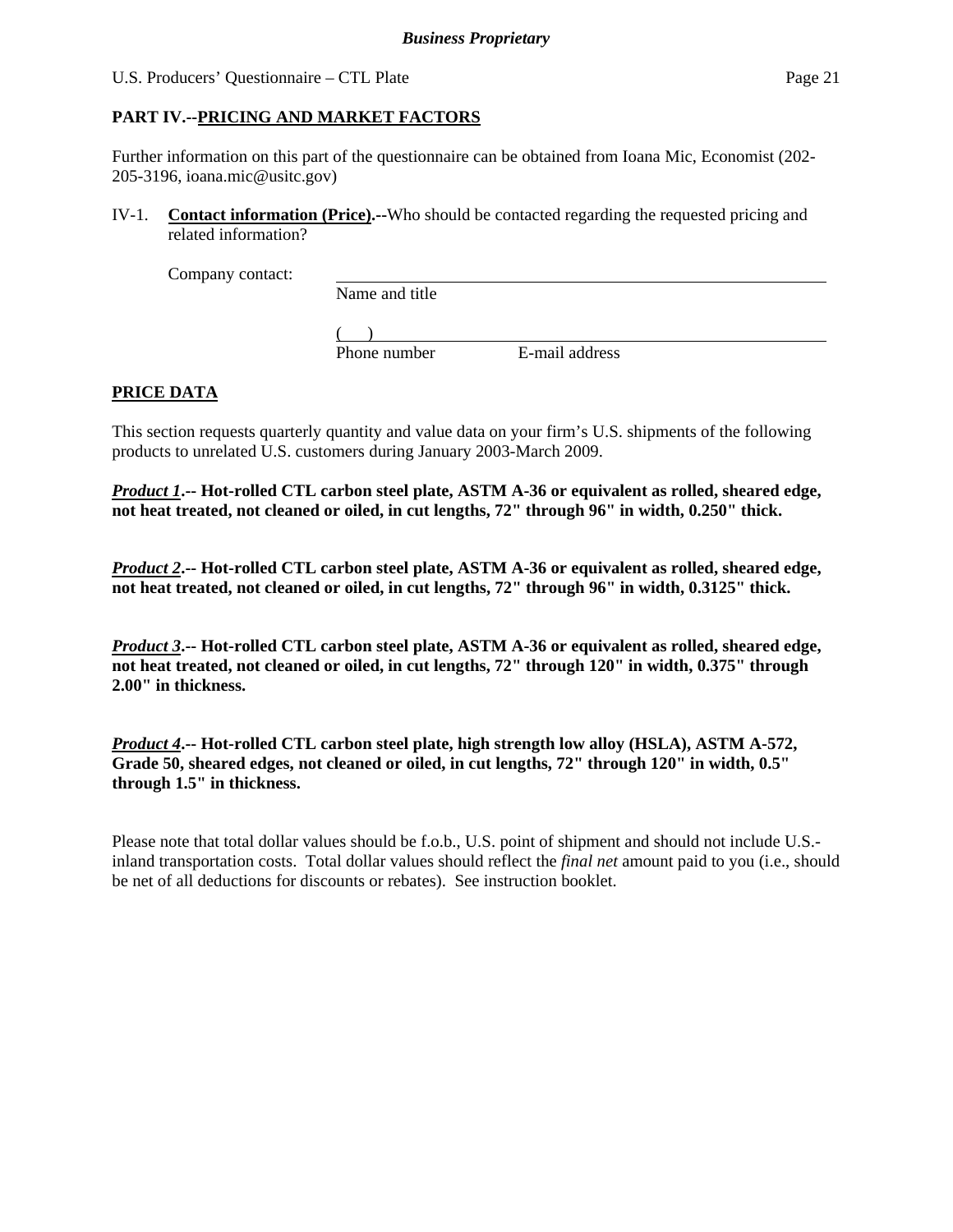IV-2a. Pricing data.--Report below the quarterly price data<sup>1</sup> for pricing products<sup>2</sup> produced and sold by your firm.

|                                                                                                                                                                                                                                                                    | (Quantity in short tons, value in dollars) |       |                  |       |
|--------------------------------------------------------------------------------------------------------------------------------------------------------------------------------------------------------------------------------------------------------------------|--------------------------------------------|-------|------------------|-------|
|                                                                                                                                                                                                                                                                    | Product 1                                  |       | <b>Product 2</b> |       |
| <b>Period of shipment</b>                                                                                                                                                                                                                                          | Quantity                                   | Value | Quantity         | Value |
| 2003:                                                                                                                                                                                                                                                              |                                            |       |                  |       |
| January-March                                                                                                                                                                                                                                                      |                                            |       |                  |       |
| April-June                                                                                                                                                                                                                                                         |                                            |       |                  |       |
| July-September                                                                                                                                                                                                                                                     |                                            |       |                  |       |
| October-December                                                                                                                                                                                                                                                   |                                            |       |                  |       |
| 2004:                                                                                                                                                                                                                                                              |                                            |       |                  |       |
| January-March                                                                                                                                                                                                                                                      |                                            |       |                  |       |
| April-June                                                                                                                                                                                                                                                         |                                            |       |                  |       |
| July-September                                                                                                                                                                                                                                                     |                                            |       |                  |       |
| October-December                                                                                                                                                                                                                                                   |                                            |       |                  |       |
| 2005:                                                                                                                                                                                                                                                              |                                            |       |                  |       |
| January-March                                                                                                                                                                                                                                                      |                                            |       |                  |       |
| April-June                                                                                                                                                                                                                                                         |                                            |       |                  |       |
| July-September                                                                                                                                                                                                                                                     |                                            |       |                  |       |
| October-December                                                                                                                                                                                                                                                   |                                            |       |                  |       |
| 2006:                                                                                                                                                                                                                                                              |                                            |       |                  |       |
| January-March                                                                                                                                                                                                                                                      |                                            |       |                  |       |
| April-June                                                                                                                                                                                                                                                         |                                            |       |                  |       |
| July-September                                                                                                                                                                                                                                                     |                                            |       |                  |       |
| October-December                                                                                                                                                                                                                                                   |                                            |       |                  |       |
| 2007:                                                                                                                                                                                                                                                              |                                            |       |                  |       |
| January-March                                                                                                                                                                                                                                                      |                                            |       |                  |       |
| April-June                                                                                                                                                                                                                                                         |                                            |       |                  |       |
| July-September                                                                                                                                                                                                                                                     |                                            |       |                  |       |
| October-December                                                                                                                                                                                                                                                   |                                            |       |                  |       |
| 2008:                                                                                                                                                                                                                                                              |                                            |       |                  |       |
| January-March                                                                                                                                                                                                                                                      |                                            |       |                  |       |
| April-June                                                                                                                                                                                                                                                         |                                            |       |                  |       |
| July-September                                                                                                                                                                                                                                                     |                                            |       |                  |       |
| October-December                                                                                                                                                                                                                                                   |                                            |       |                  |       |
| 2009:                                                                                                                                                                                                                                                              |                                            |       |                  |       |
| January-March                                                                                                                                                                                                                                                      |                                            |       |                  |       |
| $1$ Net values (i.e., gross sales values less all discounts, allowances, rebates, prepaid freight, and the value of<br>returned goods), f.o.b. your U.S. point of shipment.<br><sup>2</sup> Pricing product definitions are provided on the first page of Part IV. |                                            |       |                  |       |

**Note.--**If your product does not exactly meet the product specifications but is competitive with the specified product, provide a description of your product:

Product 1:

Product 2: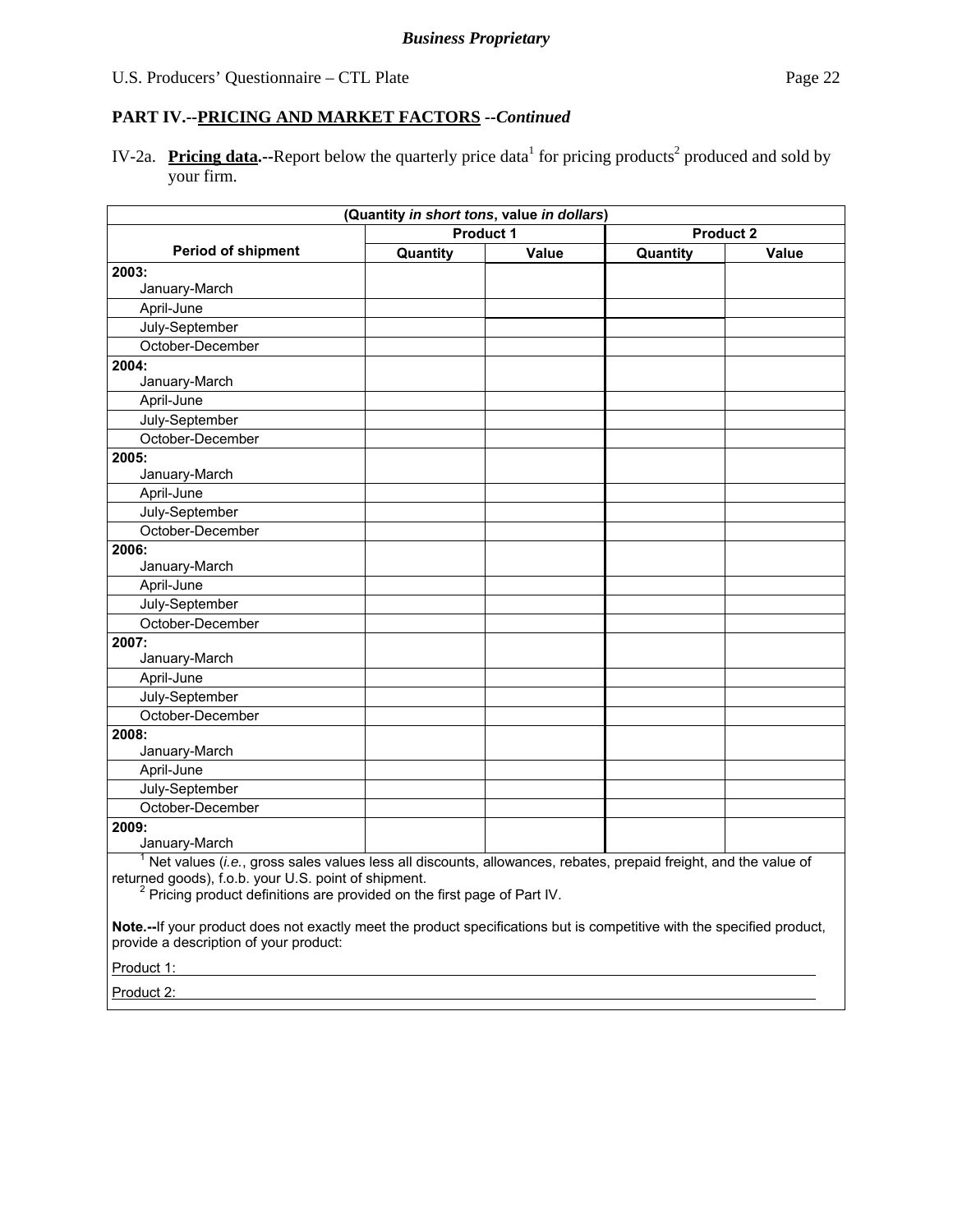#### **PART IV.--PRICING AND MARKET FACTORS** *--Continued*

#### IV-2a. **Pricing data.—***Continued*

|                                                                                                                 | (Quantity in short tons, value in dollars) |       |           |       |
|-----------------------------------------------------------------------------------------------------------------|--------------------------------------------|-------|-----------|-------|
|                                                                                                                 | Product 3                                  |       | Product 4 |       |
| <b>Period of shipment</b>                                                                                       | Quantity                                   | Value | Quantity  | Value |
| 2003:                                                                                                           |                                            |       |           |       |
| January-March                                                                                                   |                                            |       |           |       |
| April-June                                                                                                      |                                            |       |           |       |
| July-September                                                                                                  |                                            |       |           |       |
| October-December                                                                                                |                                            |       |           |       |
| 2004:                                                                                                           |                                            |       |           |       |
| January-March                                                                                                   |                                            |       |           |       |
| April-June                                                                                                      |                                            |       |           |       |
| July-September                                                                                                  |                                            |       |           |       |
| October-December                                                                                                |                                            |       |           |       |
| 2005:                                                                                                           |                                            |       |           |       |
| January-March                                                                                                   |                                            |       |           |       |
| April-June                                                                                                      |                                            |       |           |       |
| July-September                                                                                                  |                                            |       |           |       |
| October-December                                                                                                |                                            |       |           |       |
| 2006:                                                                                                           |                                            |       |           |       |
| January-March                                                                                                   |                                            |       |           |       |
| April-June                                                                                                      |                                            |       |           |       |
| July-September                                                                                                  |                                            |       |           |       |
| October-December                                                                                                |                                            |       |           |       |
| 2007:                                                                                                           |                                            |       |           |       |
| January-March                                                                                                   |                                            |       |           |       |
| April-June                                                                                                      |                                            |       |           |       |
| July-September                                                                                                  |                                            |       |           |       |
| October-December                                                                                                |                                            |       |           |       |
| 2008:                                                                                                           |                                            |       |           |       |
| January-March                                                                                                   |                                            |       |           |       |
| April-June                                                                                                      |                                            |       |           |       |
| July-September                                                                                                  |                                            |       |           |       |
| October-December                                                                                                |                                            |       |           |       |
| 2009:                                                                                                           |                                            |       |           |       |
| January-March                                                                                                   |                                            |       |           |       |
| Net values (i.e., gross sales values less all discounts, allowances, rebates, prepaid freight, and the value of |                                            |       |           |       |

returned goods), f.o.b. your U.S. point of shipment.<br><sup>2</sup> Pricing product definitions are provided on the first page of Part IV.

**Note.--**If your product does not exactly meet the product specifications but is competitive with the specified product, provide a description of your product:

Product 3:

Product 4: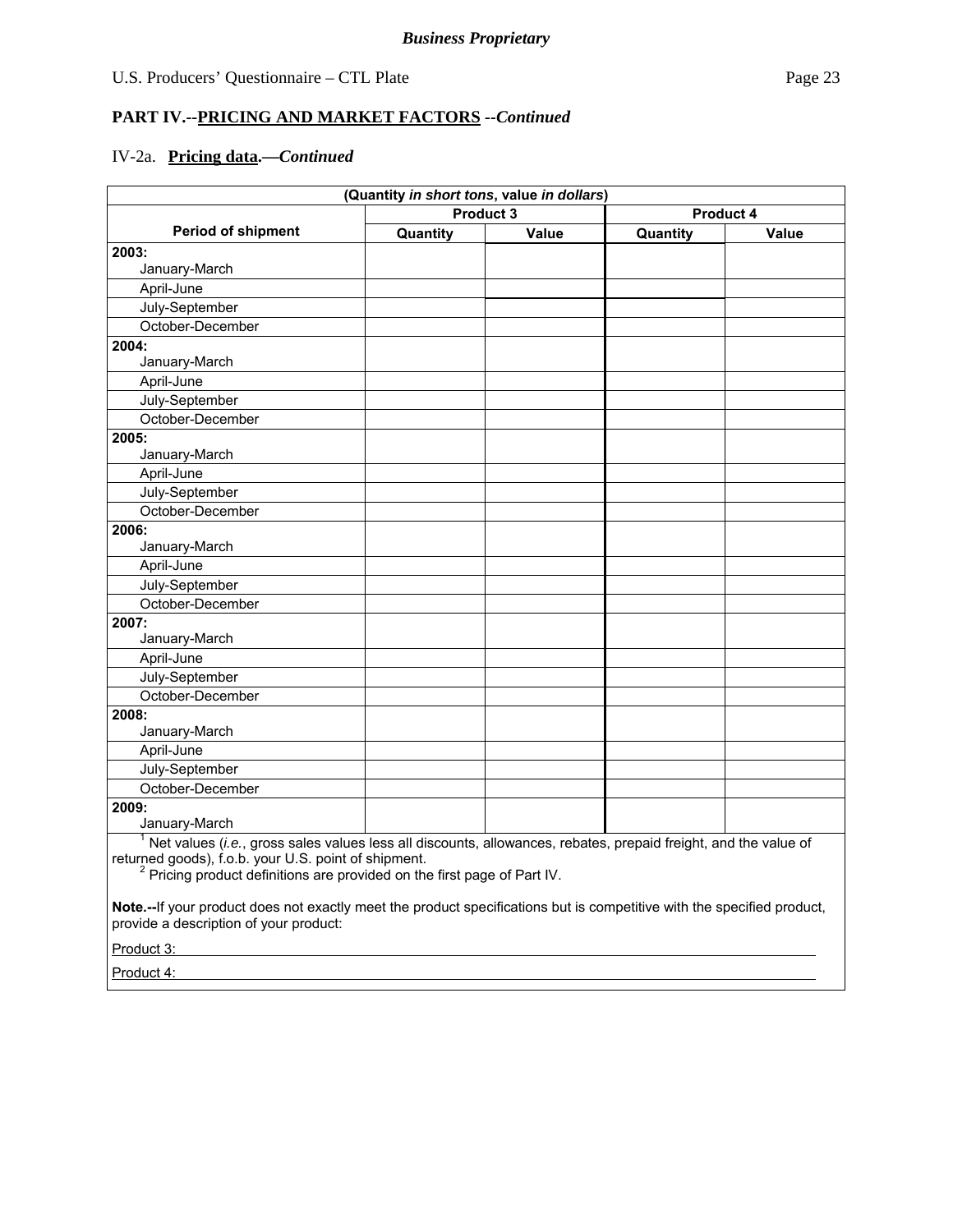## **THE FOLLOWING TABLE IS DUE ON OR BEFORE JULY 24, 2009.**

IV-2b. Pricing data.--Report below the quarterly price data<sup>1</sup> for pricing products<sup>2</sup> produced and sold by your firm.

|                                                                                                                                                        |                   | (Quantity <i>in short tons</i> , value <i>in dollars</i> )                                                                                                                                                                                                                                                                                |          |                  |
|--------------------------------------------------------------------------------------------------------------------------------------------------------|-------------------|-------------------------------------------------------------------------------------------------------------------------------------------------------------------------------------------------------------------------------------------------------------------------------------------------------------------------------------------|----------|------------------|
|                                                                                                                                                        | <b>Product 1</b>  |                                                                                                                                                                                                                                                                                                                                           |          | <b>Product 2</b> |
| <b>Period of shipment</b>                                                                                                                              | Value<br>Quantity |                                                                                                                                                                                                                                                                                                                                           | Quantity | Value            |
| 2009:                                                                                                                                                  |                   |                                                                                                                                                                                                                                                                                                                                           |          |                  |
| April-June                                                                                                                                             |                   |                                                                                                                                                                                                                                                                                                                                           |          |                  |
|                                                                                                                                                        |                   | <b>Product 3</b>                                                                                                                                                                                                                                                                                                                          |          | <b>Product 4</b> |
| <b>Period of shipment</b>                                                                                                                              | Quantity          | Value                                                                                                                                                                                                                                                                                                                                     | Quantity | Value            |
| 2009:                                                                                                                                                  |                   |                                                                                                                                                                                                                                                                                                                                           |          |                  |
| April-June                                                                                                                                             |                   |                                                                                                                                                                                                                                                                                                                                           |          |                  |
| returned goods), f.o.b. your U.S. point of shipment.<br>provide a description of your product:<br>Product 1:<br>Product 2:<br>Product 3:<br>Product 4: |                   | Net values ( <i>i.e.</i> , gross sales values less all discounts, allowances, rebates, prepaid freight, and the value of<br><sup>2</sup> Pricing product definitions are provided on the first page of Part IV.<br>Note.--If your product does not exactly meet the product specifications but is competitive with the specified product, |          |                  |

# **For the following questions, if your responses differ with respect to CTL carbon steel plate and CTL micro-alloy steel plate, please indicate.**

IV-3. **Price setting.--** How does your firm determine the prices that it charges for sales of CTL carbon steel plate (*check all that apply*)? If your firm issues price lists, please include a copy of a recent price list with your submission. If your price list is large, please only submit some sample pages.

|                          | Other--Please describe:       |                                                                                                      |
|--------------------------|-------------------------------|------------------------------------------------------------------------------------------------------|
|                          |                               |                                                                                                      |
|                          |                               |                                                                                                      |
|                          |                               |                                                                                                      |
|                          |                               |                                                                                                      |
| IV-4.<br><i>apply</i> ). |                               | <b>Discount policy.--</b> Please indicate and describe your firm's discount policies (check all that |
| Quantity discounts       | Annual total volume discounts | No discount policy                                                                                   |
|                          |                               |                                                                                                      |
|                          |                               |                                                                                                      |
| Other--Please describe:  |                               |                                                                                                      |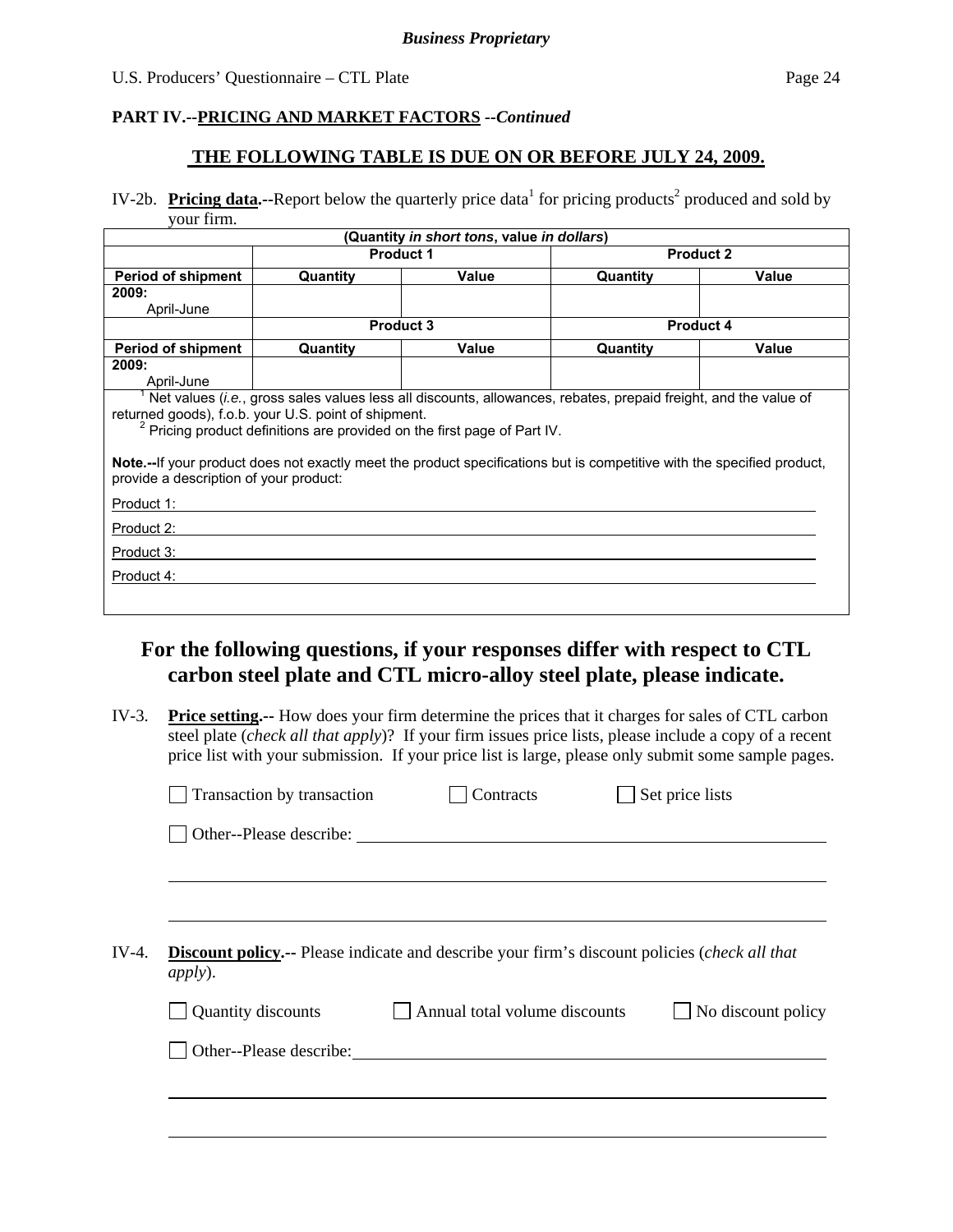#### IV-5. **Pricing terms for CTL carbon steel plate.--**

- (a) What are your firm's typical sales terms for its U.S.-produced CTL carbon steel plate (*e.g.*, 2/10 net 30 days)? .
- (b) On what basis are your prices of domestic CTL carbon steel plate usually quoted? (check one) F.o.b.--Please specify point: Delivered
- IV-6. **Contract versus spot.--**Approximately what share of your firm's sales of its U.S.-produced CTL carbon steel plate in 2008 were on a (1) long-term contract basis (multiple deliveries for more than 12 months), (2) short-term contract basis (multiple deliveries up to and including 12 months), and (3) spot sales basis (for a single delivery)?

|       | Type of sale                                                                    | Share of sales (percent)                                                                            |
|-------|---------------------------------------------------------------------------------|-----------------------------------------------------------------------------------------------------|
|       | Long-term contracts                                                             |                                                                                                     |
|       | Short-term contracts                                                            |                                                                                                     |
|       | Spot sales                                                                      |                                                                                                     |
| IV-7. | following questions with respect to provisions of a typical long-term contract. | <b>Long-term contact provisions.</b> --If you sell on a long-term contract basis, please answer the |

|       | (a)                                                                                                                                                                                       | What is the average duration of a contract?                                             |  |  |  |
|-------|-------------------------------------------------------------------------------------------------------------------------------------------------------------------------------------------|-----------------------------------------------------------------------------------------|--|--|--|
|       | (b)                                                                                                                                                                                       | Yes<br>Can prices be renegotiated during the contract period?<br>N <sub>o</sub>         |  |  |  |
|       | (c)                                                                                                                                                                                       | Does the contract fix quantity, price, or both? $\Box$ Quantity<br>Price<br><b>Both</b> |  |  |  |
|       | (d)                                                                                                                                                                                       | Yes<br>Does the contract have a meet or release provision?<br>N <sub>0</sub>            |  |  |  |
| IV-8. | <b>Short-term contract provisions.--If</b> you sell on a short-term contract basis, please answer the<br>following questions with respect to provisions of a typical short-term contract. |                                                                                         |  |  |  |
|       | (a)                                                                                                                                                                                       | What is the average duration of a contract?                                             |  |  |  |
|       | (b)                                                                                                                                                                                       | Yes<br>Can prices be renegotiated during the contract period?<br>No                     |  |  |  |
|       | (c)                                                                                                                                                                                       | Does the contract fix quantity, price, or both? $\Box$ Quantity<br>Price<br><b>Both</b> |  |  |  |

(d) Does the contract have a meet or release provision?  $\Box$  Yes  $\Box$  No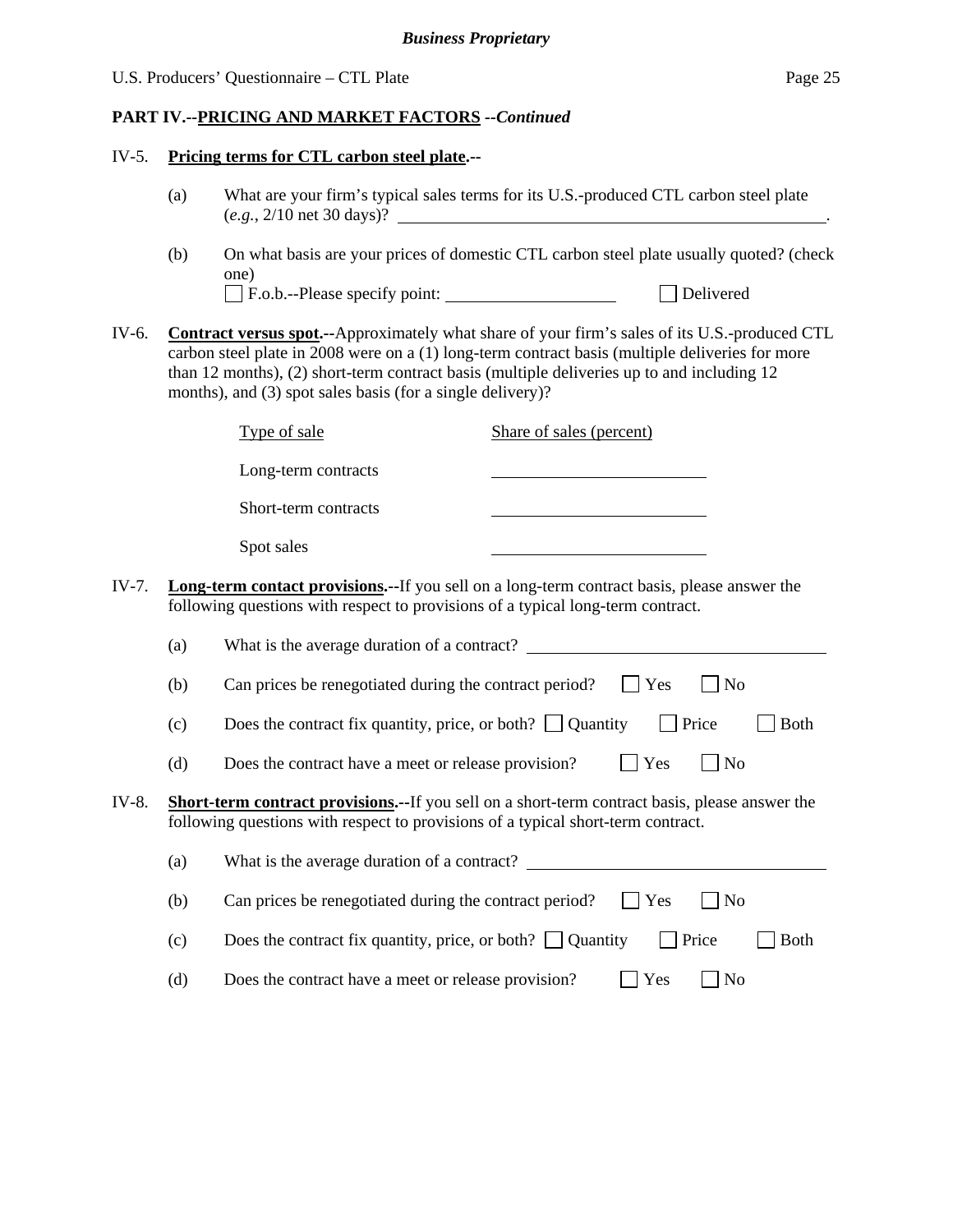#### **PART IV.--PRICING AND MARKET FACTORS** *--Continued*

IV-9. **Lead times.--**What is the average lead time between a customer's order and the date of delivery for your firm's sales of your U.S.-produced CTL carbon steel plate?

| Source            | Share of sales in 2008 | Lead time |
|-------------------|------------------------|-----------|
| From inventory    |                        |           |
| Produced to order |                        |           |
| Total             | 100 %                  |           |

#### IV-10. **Shipping information.--**

- (a) What is the approximate percentage of the total delivered cost of CTL carbon steel plate that is accounted for by U.S. inland transportation costs? \_\_\_\_\_ percent.
- (b) Who generally arranges the transportation to your customers' locations? (check one)  $\Box$ Your firm or  $\Box$  purchaser
- (c) What proportion of your sales are delivered within 100 miles of your production facility? percent. Within 101 to 1,000 miles? percent. Over  $1,000$  miles? percent.
- IV-11. **Geographical shipments.--** What is the geographic market area in the United States served by your firm (check all that apply)?

| Geographic area                                                                                                         | $\sqrt{}$ if applicable |
|-------------------------------------------------------------------------------------------------------------------------|-------------------------|
| Northeast.–CT, ME, MA, NH, NJ, NY, PA, RI, and VT.                                                                      |                         |
| Midwest.-IL, IN, IA, KS, MI, MN, MO, NE, ND, OH, SD, and WI.                                                            |                         |
| <b>Southeast.–AL, DE, DC, FL, GA, KY, MD, MS, NC, SC, TN, VA,</b><br>and WV.                                            |                         |
| Central Southwest.–AR, LA, OK, and TX.                                                                                  |                         |
| <b>Mountains.-AZ, CO, ID, MT, NV, NM, UT, and WY.</b>                                                                   |                         |
| <b>Pacific Coast.–CA, OR, and WA.</b>                                                                                   |                         |
| <b>Other.</b> —All other markets in the United States not previously listed,<br>including AK, HI, PR, VI, among others. |                         |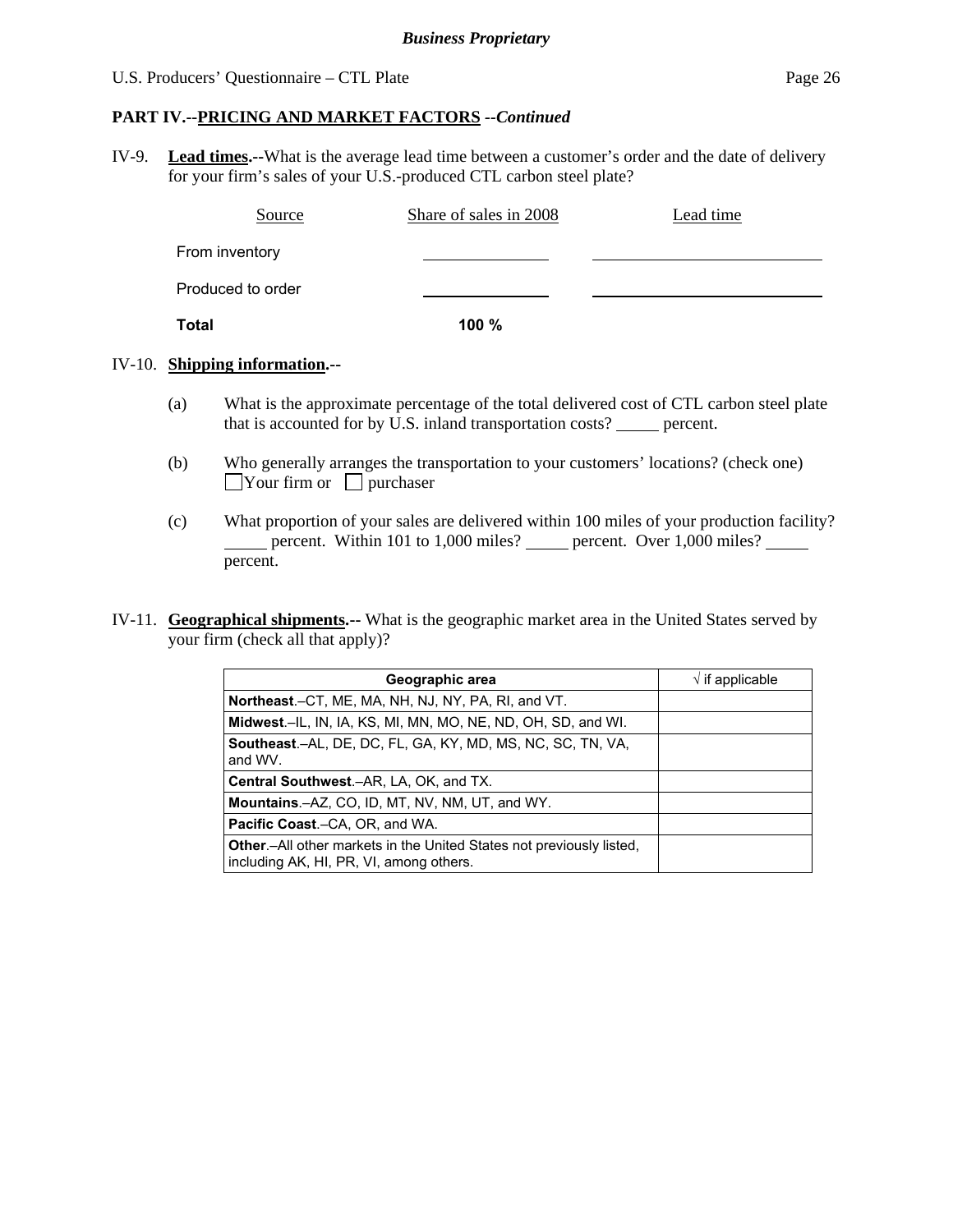IV-12. **End uses.--**Describe the three most common end uses of the CTL carbon steel plate that you manufacture. For each end-use product, what percentage of the total cost is accounted for by CTL carbon steel plate? End use Share of total cost (percent) l l l IV-13. **Changes in end uses.--**Have there been any changes in the end uses of CTL carbon steel plate since 2003?  $\neg$  No  $\neg$  Yes--Please describe.  $\overline{a}$ IV-14. **Anticipated changes in end uses.--**Do you anticipate any changes in terms of the end uses of CTL carbon steel plate in the future?  $\Box$  No  $\Box$  Yes--Please describe and identify the time period. Provide any underlying assumptions, along with relevant portions of business plans or other supporting documentation that address this issue.  $\overline{a}$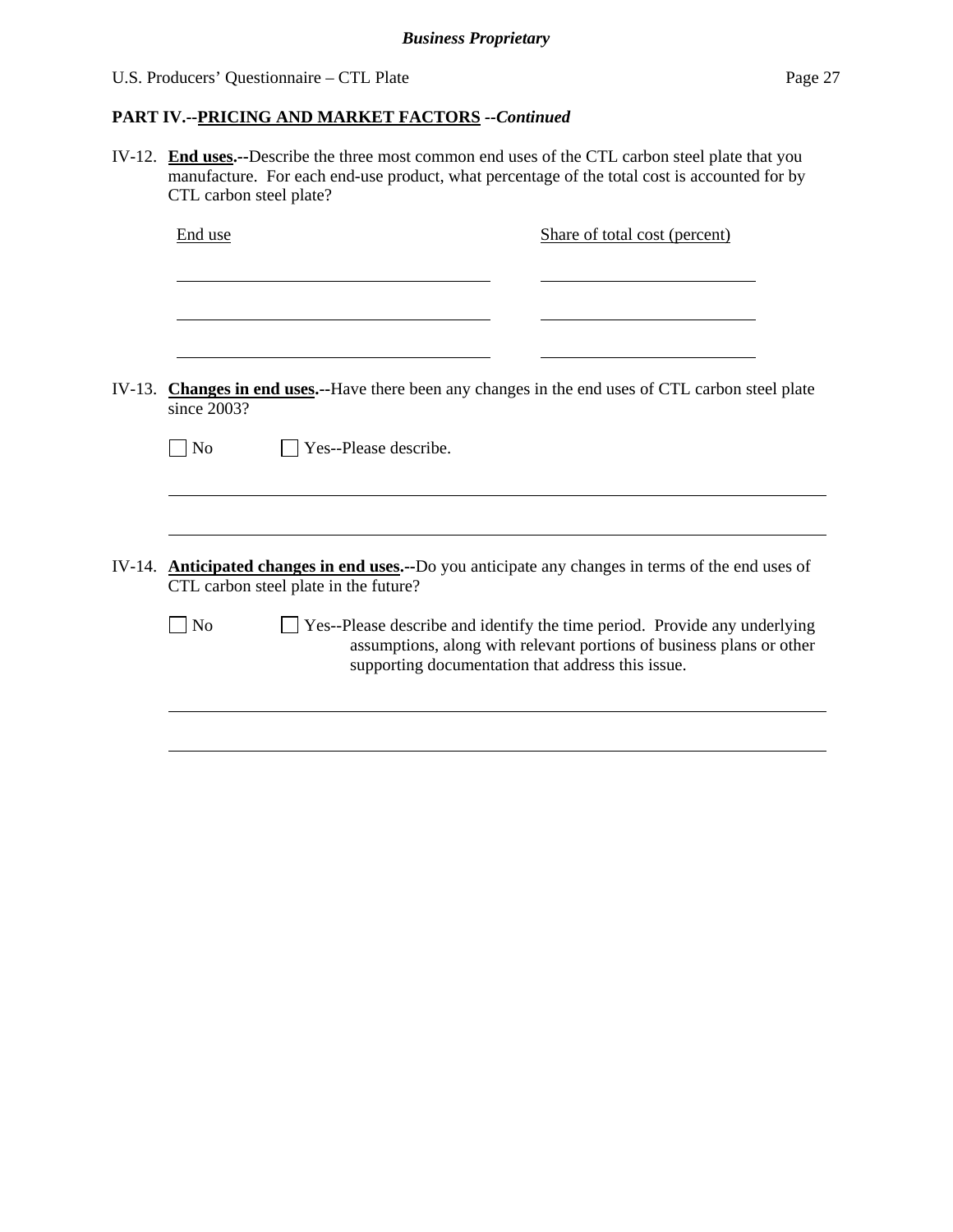IV-15. **Substitutes.--**Please list in order of importance any products that may be substituted for CTL carbon steel plate. For each possible substitute product, please describe the degree of substitutability and indicate whether changes in the price of the substitute affect the price for CTL carbon steel plate, and to what degree, the length of any time lag of such an effect.

| <b>Substitute</b> | <b>Description</b> | Have changes in the prices of this<br>substitute affected the price for CTL<br>carbon steel plate? |  |  |  |
|-------------------|--------------------|----------------------------------------------------------------------------------------------------|--|--|--|
| $\mathbf 1$ .     |                    | Yes--Please explain.<br>$\Box$ No                                                                  |  |  |  |
| 2.                |                    | $\Box$ No<br>Yes--Please explain.                                                                  |  |  |  |
| 3.                |                    | $\Box$ No<br>Yes--Please explain.<br>$\mathcal{L}$                                                 |  |  |  |
| 4.                |                    | $\Box$ No<br>Yes--Please explain.<br>$\mathbf{I}$                                                  |  |  |  |
| 5.                |                    | $\Box$ No<br>$\Box$ Yes--Please explain.                                                           |  |  |  |

IV-16. **Changes in substitutes.--**Have there been any changes in the number or types of products that can be substituted for CTL carbon steel plate since 2003?

 $\overline{a}$ 

No Yes--Please explain.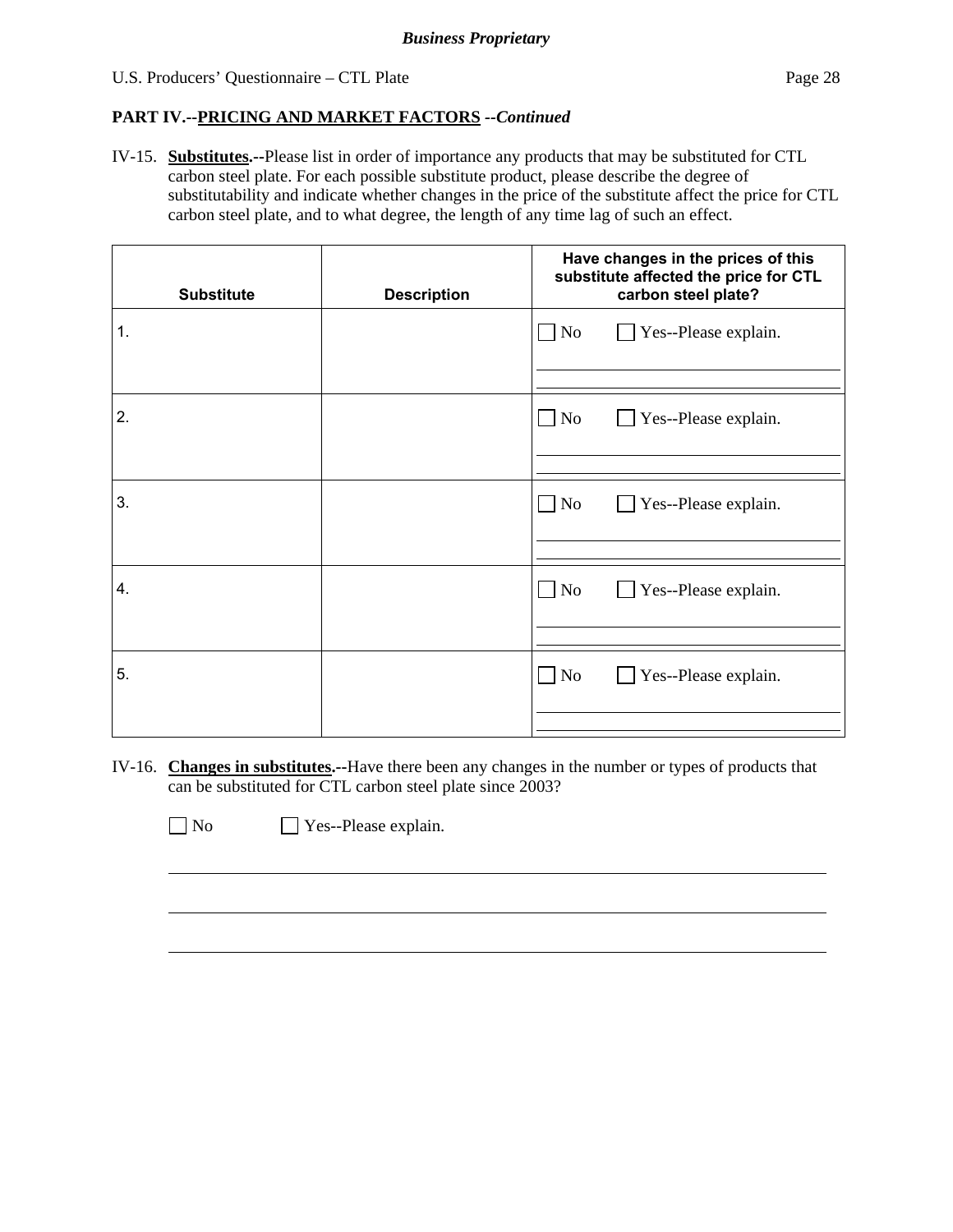|        | IV-17. <b>Anticipated changes in substitutes.</b> --Do you anticipate any changes in terms of the<br>substitutability of other products for CTL carbon steel plate in the future?                                                                                                                                                                                                                                                                                                                                        |  |  |  |  |
|--------|--------------------------------------------------------------------------------------------------------------------------------------------------------------------------------------------------------------------------------------------------------------------------------------------------------------------------------------------------------------------------------------------------------------------------------------------------------------------------------------------------------------------------|--|--|--|--|
|        | ] No<br>Yes--Please describe. Provide any underlying assumptions, along with<br>relevant portions of business plans or other supporting documentation<br>that address this issue.                                                                                                                                                                                                                                                                                                                                        |  |  |  |  |
|        |                                                                                                                                                                                                                                                                                                                                                                                                                                                                                                                          |  |  |  |  |
| IV-18. | <b>Raw materials.</b> --To what extent have changes in the prices of raw materials affected your firm's<br>selling prices for CTL carbon steel plate since 2003? Also discuss any anticipated changes in<br>your raw material costs in the future, identifying the time period(s) involved and the factor(s) that<br>you believe would be responsible for such changes. Provide any underlying assumptions, along<br>with relevant portions of business plans or other supporting documentation that address this issue. |  |  |  |  |
|        |                                                                                                                                                                                                                                                                                                                                                                                                                                                                                                                          |  |  |  |  |
| IV-19. | <b>Changes in factors affecting supply.</b> --Have any changes occurred in any other factors affecting<br>supply (e.g., changes in availability or prices of energy or labor; transportation conditions;<br>production capacity and/or methods of production; technology; export markets; or alternative<br>production opportunities) that affected the availability of U.S.-produced CTL carbon steel plate in<br>the U.S. market since 2003?                                                                           |  |  |  |  |
|        | $\Box$ Yes--Please note the time period(s) of any such changes, the factors(s)<br>$ $ No<br>involved, and the impact such changes had on your shipment volumes<br>and prices.                                                                                                                                                                                                                                                                                                                                            |  |  |  |  |
|        |                                                                                                                                                                                                                                                                                                                                                                                                                                                                                                                          |  |  |  |  |
|        |                                                                                                                                                                                                                                                                                                                                                                                                                                                                                                                          |  |  |  |  |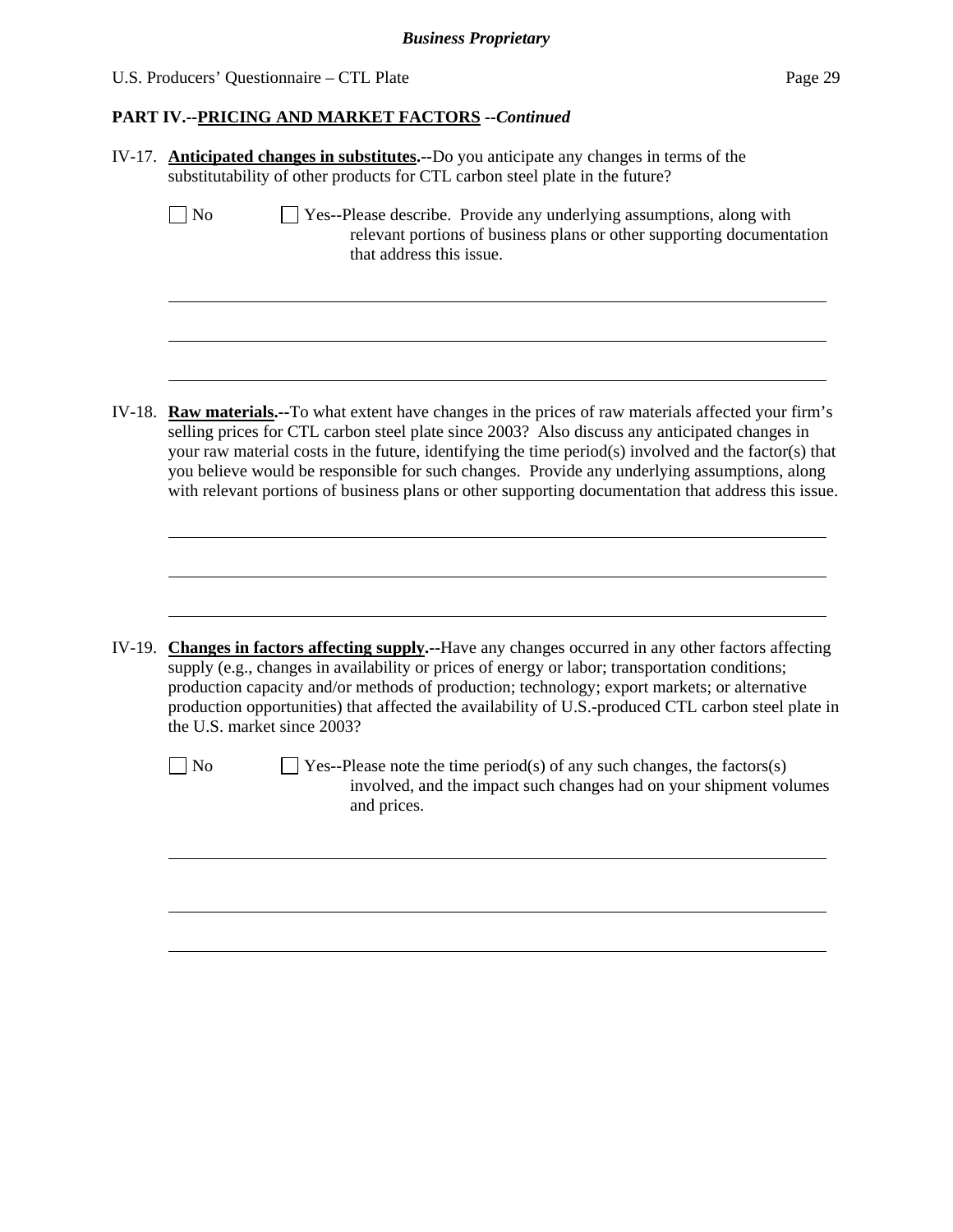| IV-20. Has your firm refused, declined, or been unable to supply CTL plate since January 1, 2003?<br>(Examples include placing customers on allocation or "controlled order entry," declining to<br>accept new customers or renew existing customers, delivering less than the quantity promised,<br>unable to meet timely shipment commitments, etc.) |                                                                                                                                                                                                                                                                                                                   |  |  |
|--------------------------------------------------------------------------------------------------------------------------------------------------------------------------------------------------------------------------------------------------------------------------------------------------------------------------------------------------------|-------------------------------------------------------------------------------------------------------------------------------------------------------------------------------------------------------------------------------------------------------------------------------------------------------------------|--|--|
| No                                                                                                                                                                                                                                                                                                                                                     | $\exists$ Yes-- Please note and document the time period(s) (i.e., month and year), the<br>customer involved; and the amount and type of product involved.                                                                                                                                                        |  |  |
|                                                                                                                                                                                                                                                                                                                                                        | IV-21. Availability of supply (U.S.-produced).--                                                                                                                                                                                                                                                                  |  |  |
| (a)                                                                                                                                                                                                                                                                                                                                                    | Do you anticipate any changes in terms of the availability of U.S.-produced CTL carbon<br>steel plate in the U.S. market in the future?<br>$\Box$ No change<br>Increase<br>Decrease                                                                                                                               |  |  |
| (b)                                                                                                                                                                                                                                                                                                                                                    | If you anticipate changes in supply, please identify the changes, including the time period<br>and the impact of such changes on shipment volumes and prices. Provide any underlying<br>assumptions, along with relevant portions of business plans or other supporting<br>documentation that address this issue. |  |  |
|                                                                                                                                                                                                                                                                                                                                                        |                                                                                                                                                                                                                                                                                                                   |  |  |
| $\Box$ No                                                                                                                                                                                                                                                                                                                                              | IV-22. Availability of supply (subject).--Has the availability of SUBJECT CTL carbon steel plate $(i.e.,$<br>CTL carbon steel plate imported from China, Russia, and/or Ukraine) changed since 2003?<br>Yes--Please explain.                                                                                      |  |  |
|                                                                                                                                                                                                                                                                                                                                                        |                                                                                                                                                                                                                                                                                                                   |  |  |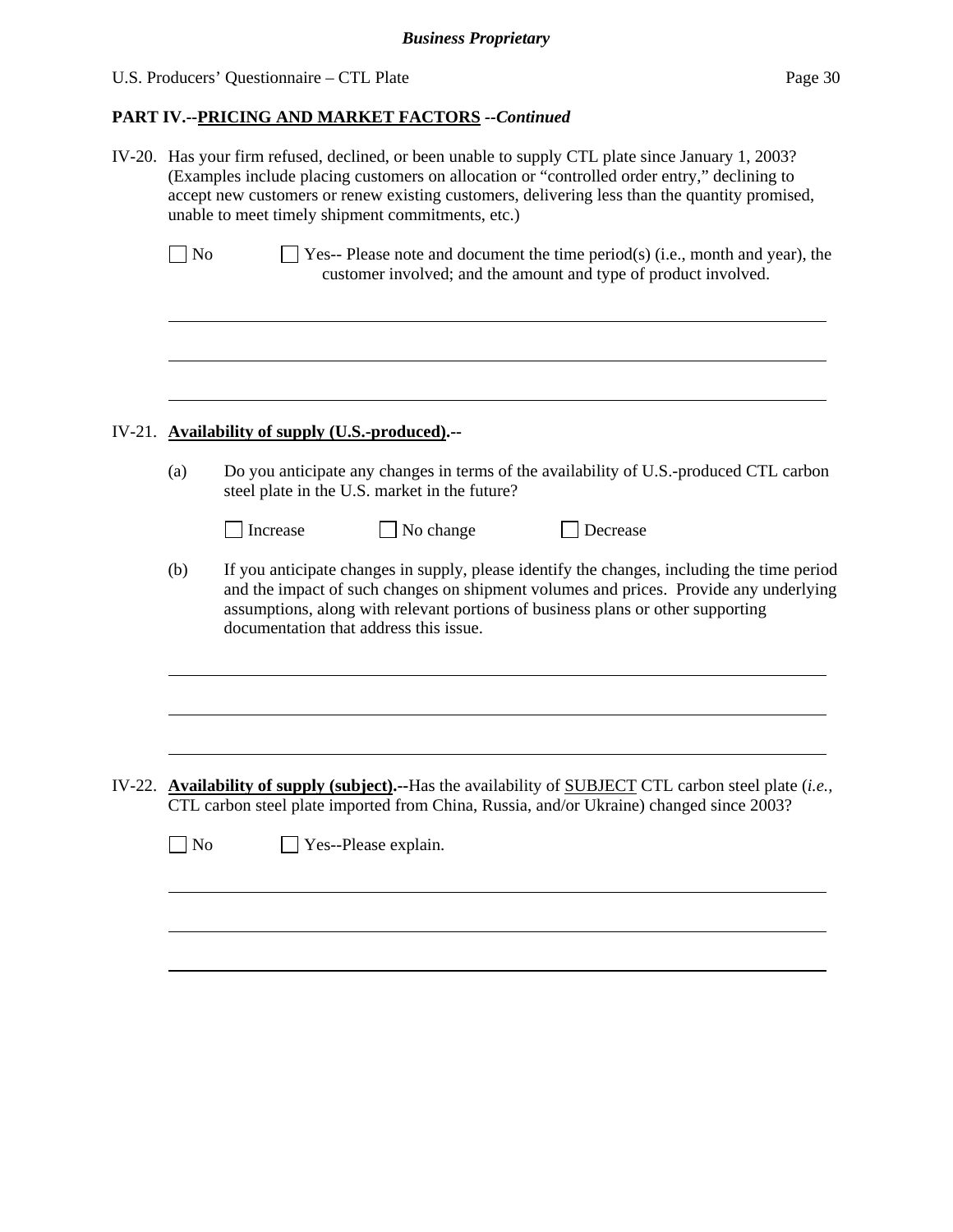|  | U.S. Producers' Questionnaire – CTL Plate | Page 31 |
|--|-------------------------------------------|---------|
|--|-------------------------------------------|---------|

| IV-23. Availability of supply (nonsubject).--Has the availability of NONSUBJECT CTL carbon steel<br>plate (i.e., CTL carbon steel plate imported from countries other than China, Russia, and/or<br>Ukraine) changed since 2003?                                                                                                                                                                                                                                                                                                                                                       |  |  |  |
|----------------------------------------------------------------------------------------------------------------------------------------------------------------------------------------------------------------------------------------------------------------------------------------------------------------------------------------------------------------------------------------------------------------------------------------------------------------------------------------------------------------------------------------------------------------------------------------|--|--|--|
| $\exists$ No<br>Yes--Please explain.                                                                                                                                                                                                                                                                                                                                                                                                                                                                                                                                                   |  |  |  |
| IV-24. Export constraints.--Describe how easily your firm can shift its sales of CTL carbon steel plate<br>between the U.S. market and alternative country markets. In your discussion, please describe any<br>contracts, other sales arrangements, or other constraints that would prevent or retard your firm<br>from shifting CTL carbon steel plate between the U.S. and alternative country markets within a<br>12-month period. Provide any underlying assumptions, along with relevant portions of business<br>plans or other supporting documentation that address this issue. |  |  |  |
|                                                                                                                                                                                                                                                                                                                                                                                                                                                                                                                                                                                        |  |  |  |
| IV-25. Product changes.--Have there been any significant changes in the product range, product mix, or<br>marketing (including sales over the internet) of CTL carbon steel plate since 2003?                                                                                                                                                                                                                                                                                                                                                                                          |  |  |  |
| $\Box$ No<br>Yes--Please describe and quantify if possible.                                                                                                                                                                                                                                                                                                                                                                                                                                                                                                                            |  |  |  |
|                                                                                                                                                                                                                                                                                                                                                                                                                                                                                                                                                                                        |  |  |  |
| IV-26. Anticipated product changes.--Do you anticipate any changes in terms of the product range,<br>product mix, or marketing (including sales over the internet) of CTL carbon steel plate in the<br>future? Provide any underlying assumptions, along with relevant portions of business plans or<br>other supporting documentation that address this issue.                                                                                                                                                                                                                        |  |  |  |
| Yes--Please identify, including the time period.<br>$\Box$ No                                                                                                                                                                                                                                                                                                                                                                                                                                                                                                                          |  |  |  |
|                                                                                                                                                                                                                                                                                                                                                                                                                                                                                                                                                                                        |  |  |  |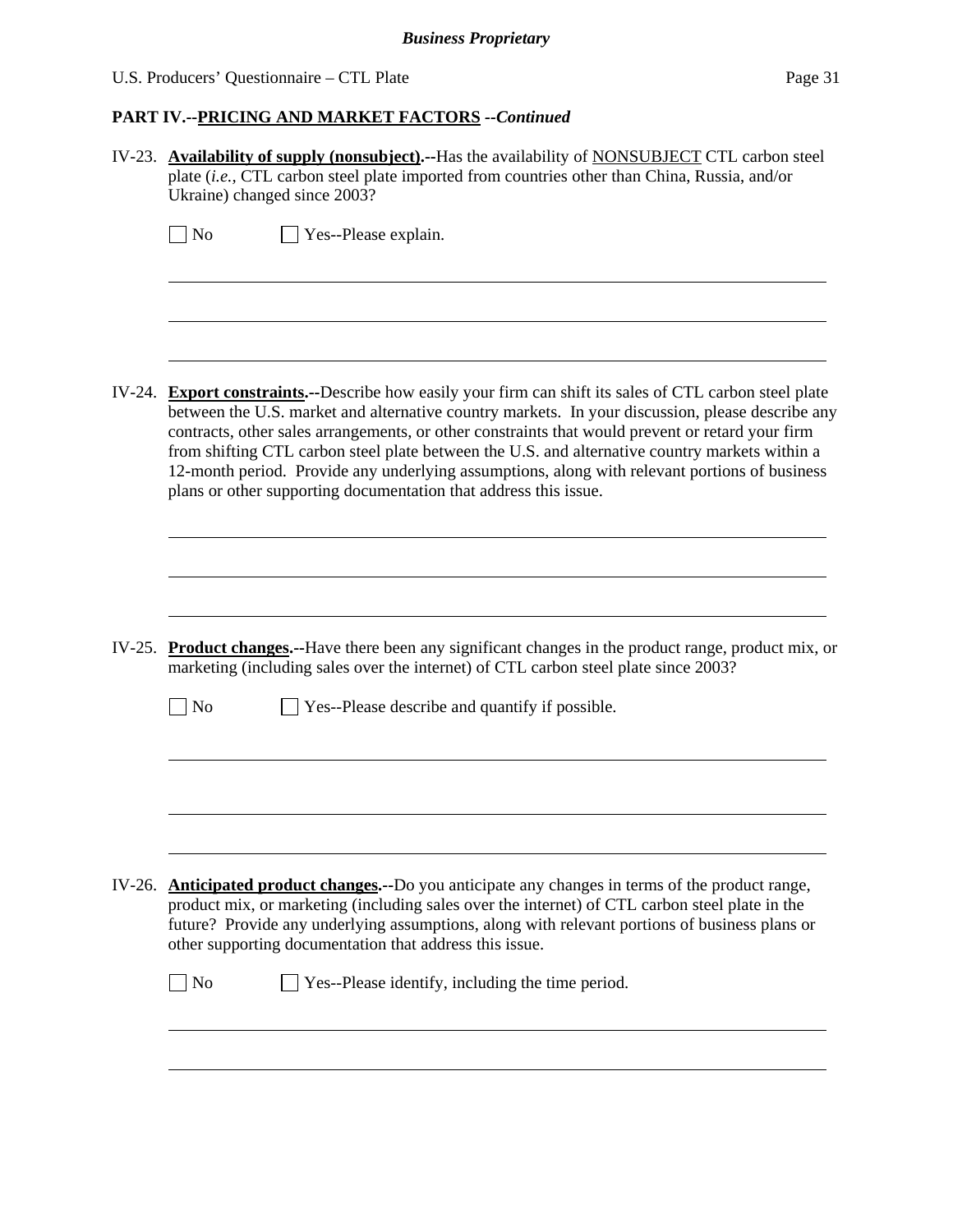# IV-27. **Demand trends.--**

|  | (a)                                                                                                                                                                                                                         | How has the demand within the United States for CTL carbon steel plate changed since<br>January 1, 2003? What principal factors affect changes in demand?                                                           |                                                                                                                          |  |  |  |  |  |
|--|-----------------------------------------------------------------------------------------------------------------------------------------------------------------------------------------------------------------------------|---------------------------------------------------------------------------------------------------------------------------------------------------------------------------------------------------------------------|--------------------------------------------------------------------------------------------------------------------------|--|--|--|--|--|
|  |                                                                                                                                                                                                                             | No Change<br>Increased<br>Decreased                                                                                                                                                                                 | Fluctuated                                                                                                               |  |  |  |  |  |
|  | (b)                                                                                                                                                                                                                         | How has the demand outside the United States (if known) for CTL carbon steel plate<br>changed since January 1, 2003? What principal factors affect changes in demand?<br>Increased<br>$\Box$ No Change<br>Decreased | Fluctuated                                                                                                               |  |  |  |  |  |
|  |                                                                                                                                                                                                                             |                                                                                                                                                                                                                     |                                                                                                                          |  |  |  |  |  |
|  |                                                                                                                                                                                                                             | IV-28. Anticipated demand trends.—                                                                                                                                                                                  |                                                                                                                          |  |  |  |  |  |
|  | Do you anticipate any future changes in CTL carbon steel plate demand within the United                                                                                                                                     |                                                                                                                                                                                                                     |                                                                                                                          |  |  |  |  |  |
|  | N <sub>o</sub><br>Yes--Please describe and identify the time period. Provide any<br>underlying assumptions, along with relevant portions of<br>business plans or other supporting documentation that address<br>this issue. |                                                                                                                                                                                                                     |                                                                                                                          |  |  |  |  |  |
|  |                                                                                                                                                                                                                             |                                                                                                                                                                                                                     |                                                                                                                          |  |  |  |  |  |
|  | (b)                                                                                                                                                                                                                         | Do you anticipate any future changes in CTL carbon steel plate demand outside the<br><b>United States?</b>                                                                                                          |                                                                                                                          |  |  |  |  |  |
|  |                                                                                                                                                                                                                             | N <sub>o</sub><br>Yes--Please describe and identify the time period. Provide any<br>this issue.                                                                                                                     | underlying assumptions, along with relevant portions of<br>business plans or other supporting documentation that address |  |  |  |  |  |
|  |                                                                                                                                                                                                                             |                                                                                                                                                                                                                     |                                                                                                                          |  |  |  |  |  |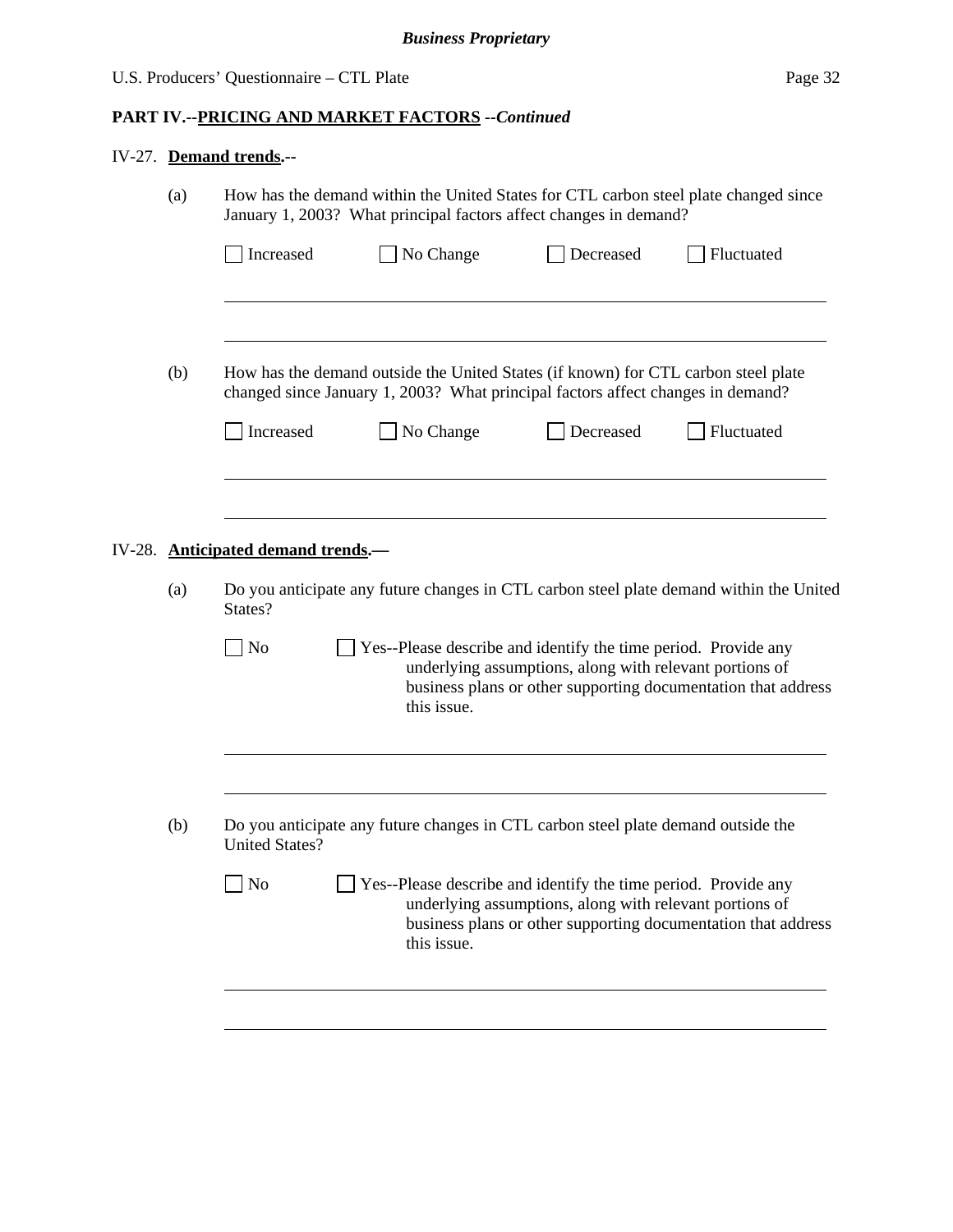| IV-29. Price comparisons.--Please compare market prices of CTL carbon steel plate in U.S. and non-<br>U.S. markets, if known. Provide specific information as to time periods and regions for any price<br>comparisons.                                                                                                                                                                                                                                                                                                                      |
|----------------------------------------------------------------------------------------------------------------------------------------------------------------------------------------------------------------------------------------------------------------------------------------------------------------------------------------------------------------------------------------------------------------------------------------------------------------------------------------------------------------------------------------------|
| IV-30. Market studies.--Please provide as a separate attachment to this request any studies, surveys, etc.<br>that you are aware of that quantify and/or otherwise discuss CTL carbon steel plate supply<br>(including production capacity and capacity utilization) and demand in (1) the United States, (2)<br>each of the other major producing/consuming countries, including China, Russia, and Ukraine,<br>and (3) the world as a whole. Of particular interest is such data from 2003 to the present and<br>forecasts for the future. |
| IV-31. Barriers to trade.--Are your exports of CTL carbon steel plate subject to any tariff or non-tariff<br>barriers to trade in other countries?                                                                                                                                                                                                                                                                                                                                                                                           |
| Yes--Please list the countries and describe any such barriers and any<br>$\blacksquare$ No<br>significant changes in such barriers that have occurred since 2003, or<br>that are expected to occur in the future.                                                                                                                                                                                                                                                                                                                            |
|                                                                                                                                                                                                                                                                                                                                                                                                                                                                                                                                              |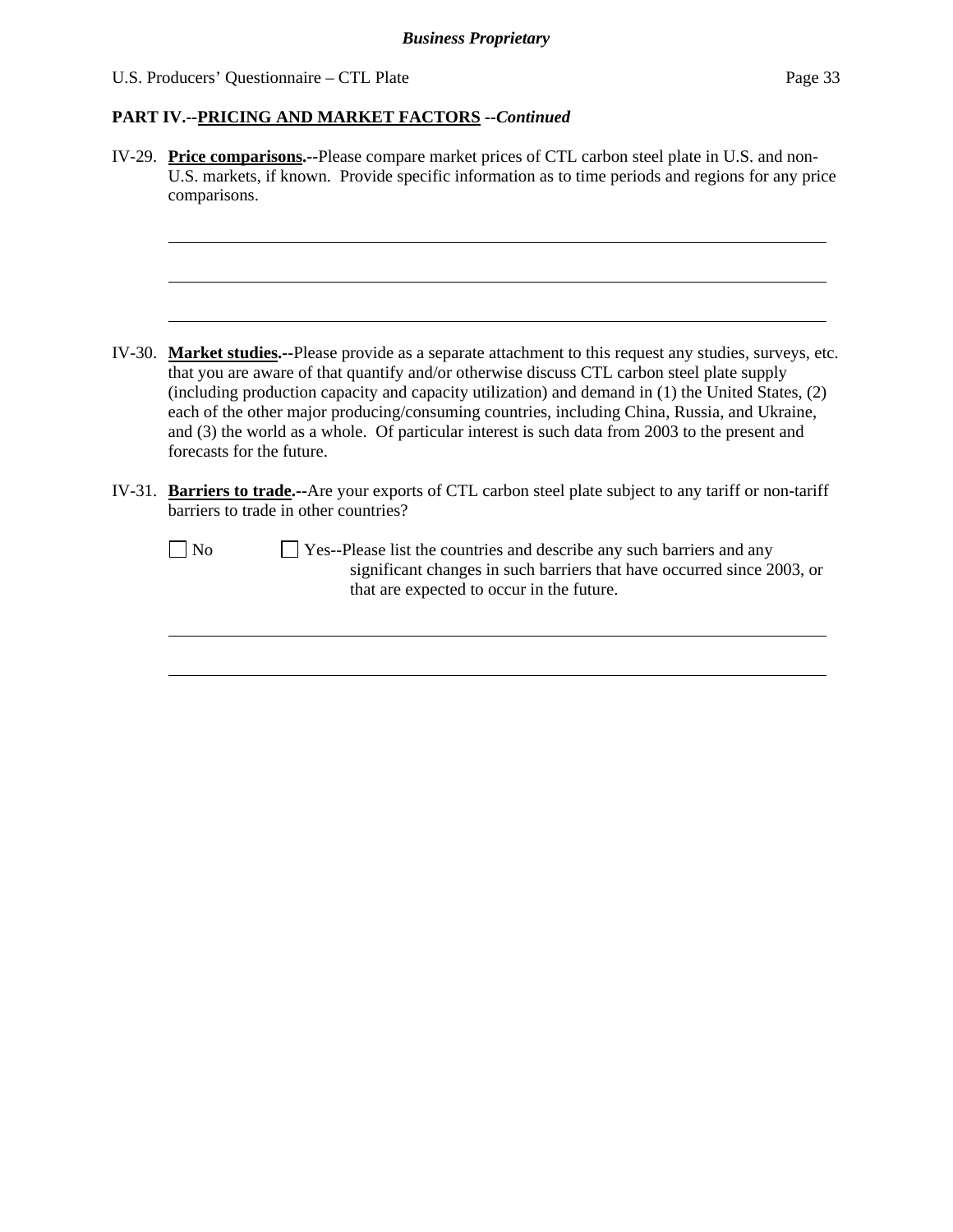# **PART IV.--PRICING AND MARKET FACTORS** *--Continued*

IV-32. **Interchangeability.--**Is CTL carbon steel plate produced in the United States and in other countries interchangeable (*i.e.*, can they physically be used in the same applications)? Please indicate below, using "A" to indicate that the products from a specified country-pair are *always* interchangeable, "F" to indicate that the products are *frequently* interchangeable, "S" to indicate that the products are *sometimes* interchangeable, "N" to indicate that the products are *never* interchangeable, and "0" to indicate *no familiarity* with products from a specified country-pair.<sup>1</sup>

| <b>Country-pair</b>  | China | Russia | Ukraine | Other countries |
|----------------------|-------|--------|---------|-----------------|
| <b>United States</b> |       |        |         |                 |
| China                |       |        |         |                 |
| Russia               |       |        |         |                 |

<sup>1</sup> For any country-pair producing CTL carbon steel plate which is *sometimes* or *never* interchangeable, please explain the factors that limit or preclude interchangeable use: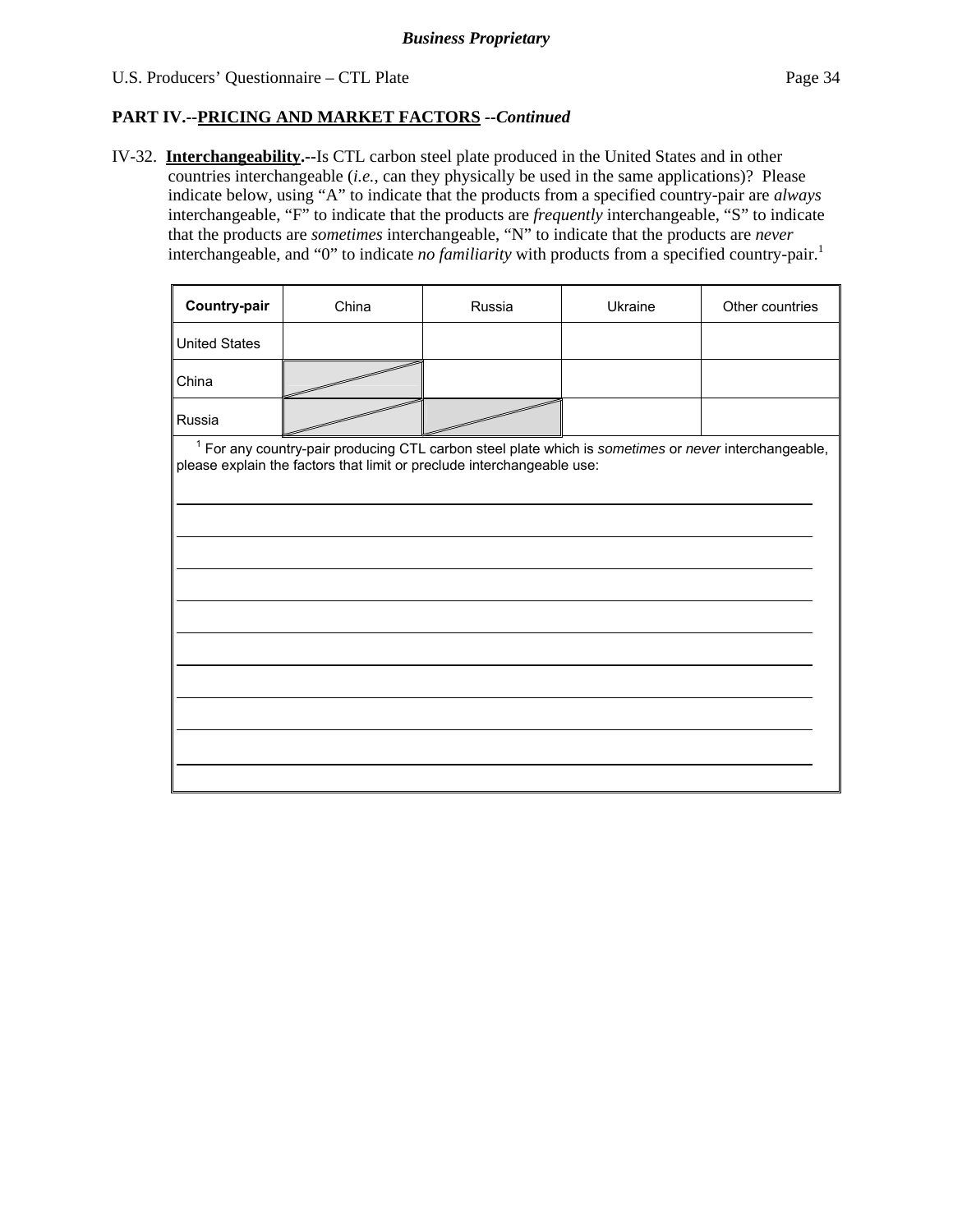IV-33. **Factors other than price.--**Are differences other than price (*i.e.*, quality, availability, transportation network, product range, technical support, *etc.*) between CTL carbon steel plate produced in the United States and in other countries a significant factor in your firm's sales of the products? Please indicate below, using "A" to indicate that such differences are *always* significant, "F" to indicate that such differences are *frequently* significant, "S" to indicate that such differences are *sometimes* significant, "N" to indicate that such differences are *never* significant, and "0" to indicate *no familiarity* with products from a specified country-pair.<sup>1</sup>

| Country-pair                                                                                                                                                                                                                                                   | China | Russia | Ukraine | Other countries |  |  |  |
|----------------------------------------------------------------------------------------------------------------------------------------------------------------------------------------------------------------------------------------------------------------|-------|--------|---------|-----------------|--|--|--|
| <b>United States</b>                                                                                                                                                                                                                                           |       |        |         |                 |  |  |  |
| China                                                                                                                                                                                                                                                          |       |        |         |                 |  |  |  |
| Russia                                                                                                                                                                                                                                                         |       |        |         |                 |  |  |  |
| Ukraine                                                                                                                                                                                                                                                        |       |        |         |                 |  |  |  |
| $1$ For any country-pair for which factors other than price always or frequently are a significant factor in<br>your firm's sales of CTL carbon steel plate, identify the country-pair and report the advantages or<br>disadvantages imparted by such factors: |       |        |         |                 |  |  |  |
|                                                                                                                                                                                                                                                                |       |        |         |                 |  |  |  |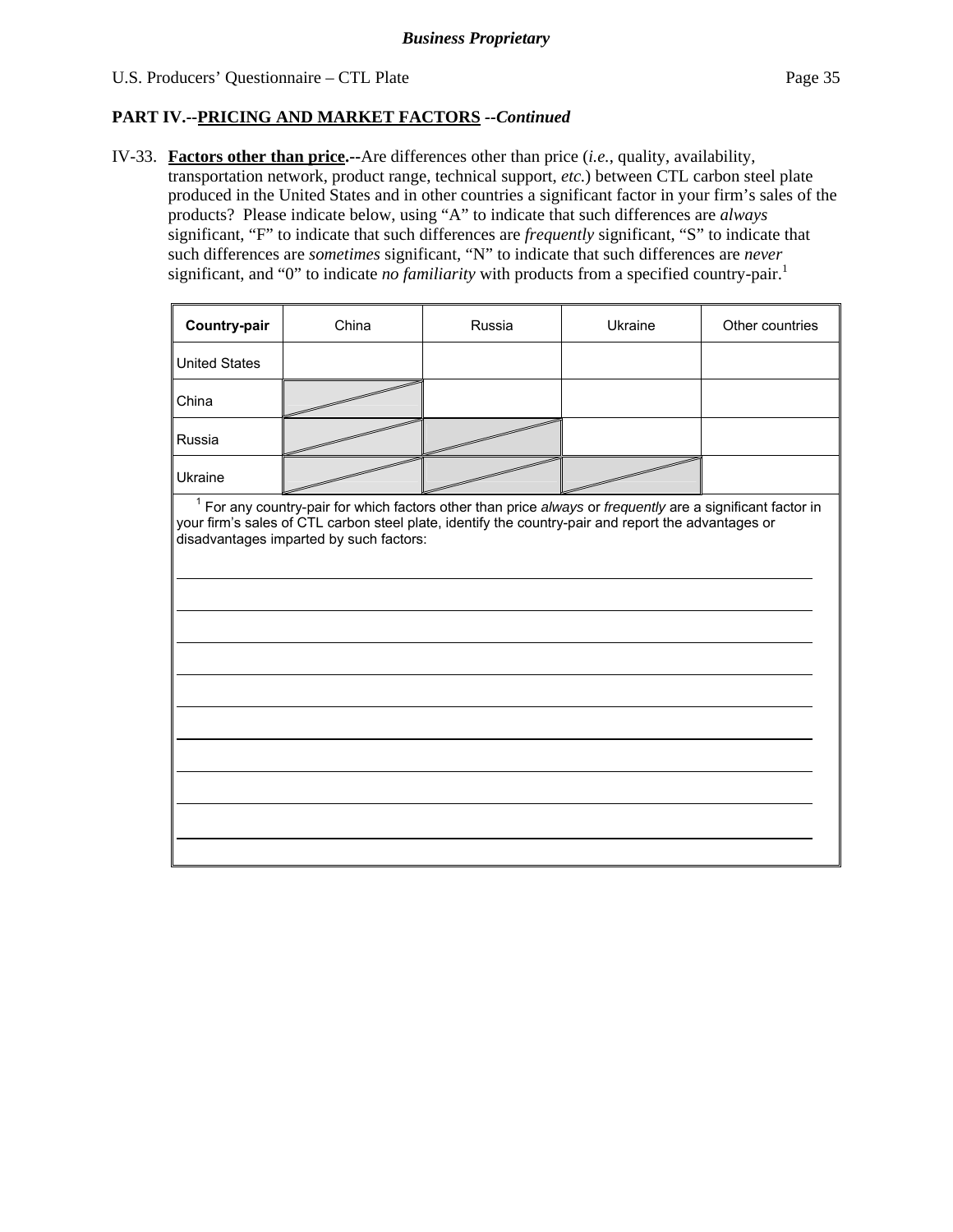# **PART V.—TOLL PRODUCTION**

V-1a. **Toll processors: Toll conversion of coiled plate to CTL plate (carbon steel or micro-alloy** steel plate). For the operations of your U.S. establishment(s), report the information requested below.

| Quantity (in short tons) and value (in \$1,000)                                                                      |      |      |      |      |      |      |
|----------------------------------------------------------------------------------------------------------------------|------|------|------|------|------|------|
|                                                                                                                      |      |      |      |      |      |      |
| <b>Item</b>                                                                                                          | 2003 | 2004 | 2005 | 2006 | 2007 | 2008 |
| Average production capability                                                                                        |      |      |      |      |      |      |
| Quantity<br><b>Production</b>                                                                                        |      |      |      |      |      |      |
|                                                                                                                      |      |      |      |      |      |      |
| Quantity<br>Coiled plate converted to cut                                                                            |      |      |      |      |      |      |
| lengths for U.S. mills: 12                                                                                           |      |      |      |      |      |      |
| Quantity                                                                                                             |      |      |      |      |      |      |
| Value                                                                                                                |      |      |      |      |      |      |
| Coiled plate converted to cut                                                                                        |      |      |      |      |      |      |
| lengths for U.S. service                                                                                             |      |      |      |      |      |      |
| centers: 12                                                                                                          |      |      |      |      |      |      |
| Quantity                                                                                                             |      |      |      |      |      |      |
| Value                                                                                                                |      |      |      |      |      |      |
| Coiled plate converted to cut                                                                                        |      |      |      |      |      |      |
| lengths for other U.S.                                                                                               |      |      |      |      |      |      |
| customers: $12$                                                                                                      |      |      |      |      |      |      |
| Quantity                                                                                                             |      |      |      |      |      |      |
| Value                                                                                                                |      |      |      |      |      |      |
| <b>Average number of PRWs</b>                                                                                        |      |      |      |      |      |      |
| Hours worked by PRWs (1,000                                                                                          |      |      |      |      |      |      |
| hours)                                                                                                               |      |      |      |      |      |      |
| Wages paid to PRWs (value)                                                                                           |      |      |      |      |      |      |
| <b>Financial information based on</b>                                                                                |      |      |      |      |      |      |
| calendar year/fiscal year ending Dec. 31 or                                                                          |      |      |      |      |      |      |
|                                                                                                                      |      |      |      |      |      |      |
| $\Box$ fiscal year ending $\Box$                                                                                     |      |      |      |      |      |      |
|                                                                                                                      |      |      |      |      |      |      |
| Net sales:                                                                                                           |      |      |      |      |      |      |
| Quantity                                                                                                             |      |      |      |      |      |      |
| Value                                                                                                                |      |      |      |      |      |      |
| Cost of goods sold (Value)                                                                                           |      |      |      |      |      |      |
| <b>SG&amp;A expenses (Value)</b>                                                                                     |      |      |      |      |      |      |
| <b>Operating income or (loss)</b>                                                                                    |      |      |      |      |      |      |
| (Value)                                                                                                              |      |      |      |      |      |      |
| Capital expenditures (Value)                                                                                         |      |      |      |      |      |      |
| <b>R&amp;D expenditures (Value)</b>                                                                                  |      |      |      |      |      |      |
| Report your firm's shipments/net sales of cut-to-length plate which it converted under a toll agreement with         |      |      |      |      |      |      |
| another firm. Quantity refers to the amount of plate converted and value refers to your firm's fee for its services. |      |      |      |      |      |      |
| Less discounts, returns, allowances, and prepaid freight.                                                            |      |      |      |      |      |      |